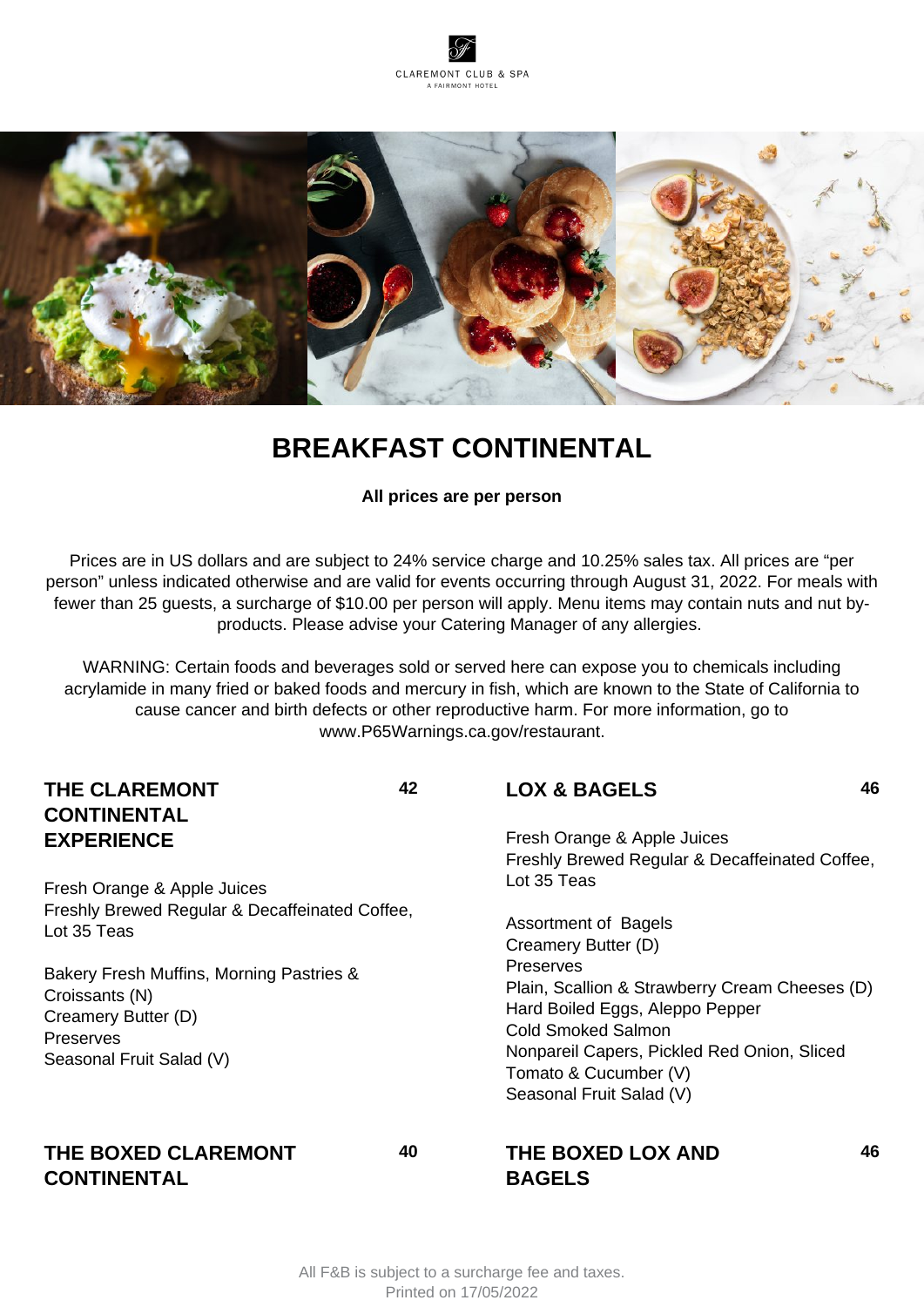Fresh Orange & Apple Juices Freshly Brewed Regular & Decaffeinated Coffee, Lot 35 Teas

Flaky Croissant (D) Creamery Butter (D) Preserves Fruit Salad (V)

Fresh Orange & Apple Juices Freshly Brewed Regular & Decaffeinated Coffee, Lot 35 Teas

Plain Bagel Cream Cheese (D) Cold Smoked Salmon, Capers & Pickled Red Onion Sliced Tomatoes & Cucumbers (V) Hard Boiled Egg, Aleppo Pepper Fruit Salad (V)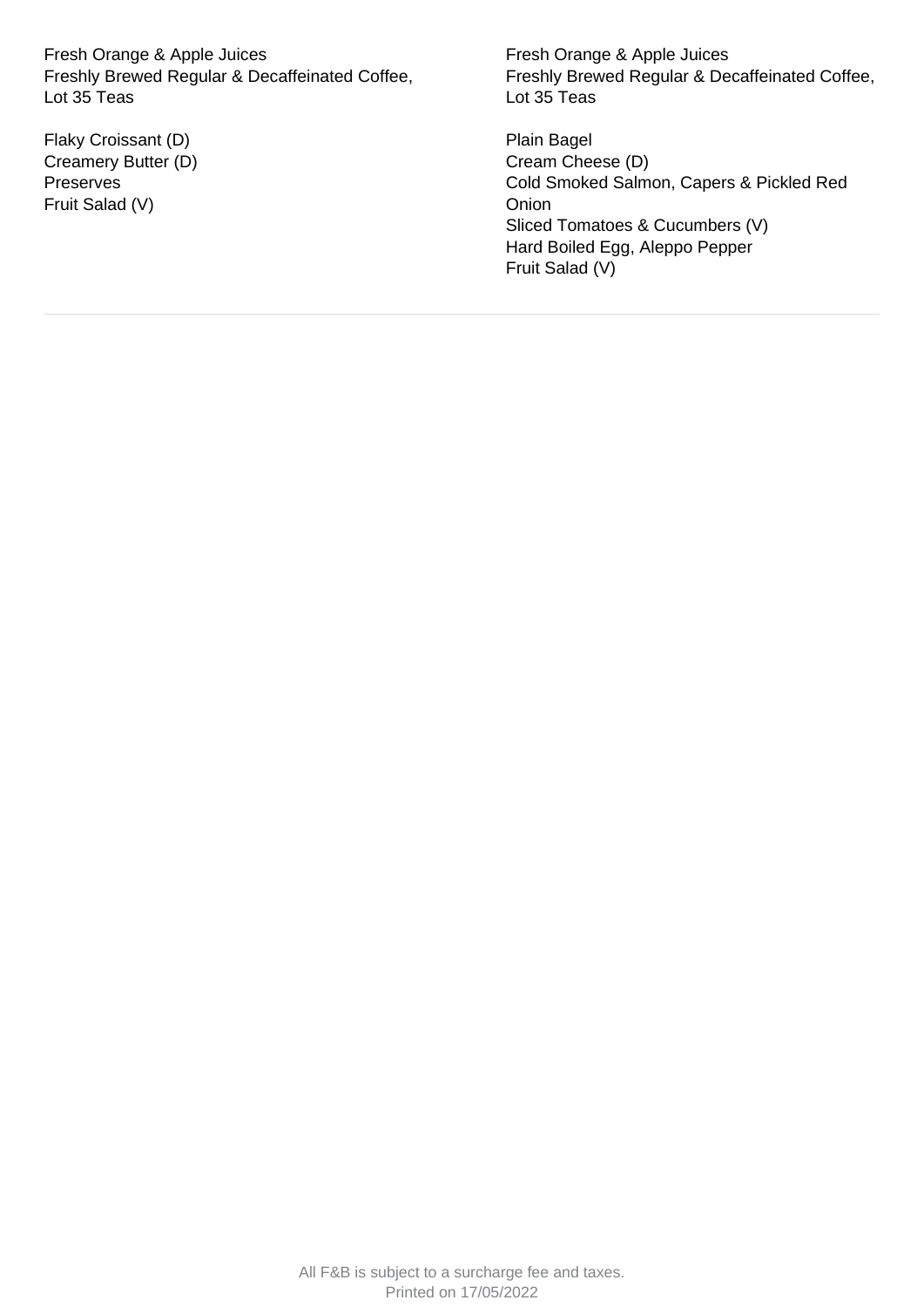### **HOT BUFFET BREAKFAST**

All pricing is per person. Minimum of 25 guests. Less than 25 guests, a \$10.00 per person surcharge will be applied to the menu price.

Prices are in US dollars and are subject to 24% service charge and 10.25% sales tax. All prices are "per person" unless indicated otherwise and are valid for events occurring through August 31, 2022. For meals with fewer than 25 guests, a surcharge of \$10.00 per person will apply. Menu items may contain nuts and nut byproducts. Please advise your Catering Manager of any allergies.

WARNING: Certain foods and beverages sold or served here can expose you to chemicals including acrylamide in many fried or baked foods and mercury in fish, which are known to the State of California to cause cancer and birth defects or other reproductive harm. For more information, go to www.P65Warnings.ca.gov/restaurant.

#### **VITALITY BREAKFAST 50**

Fresh Orange & Apple Juices Freshly Brewed Regular & Decaffeinated Coffee, Lot 35 Teas

Bakery Fresh Muffins, Morning Pastries & Croissants (N) Creamery Butter (D) Preserves Seasonal Fruit and Berries (V) Individual Petaluma Yogurts (D) Coconut Yogurt (V) House Made Granola (N, V) Cage Free Egg White Frittata, Wild Mushrooms, Leek and Thyme (VEG, DF) Steel Cut Oatmeal – Brown Sugar, California Raisins, Ground Flax Seeds (V)

### **MISSION STREET BURRITOS**

Fresh Orange & Apple Juices Freshly Brewed Regular & Decaffeinated Coffee, Lot 35 Teas

Seasonal Fruit Salad (V) Individual Petaluma Yogurts (D) Chorizo & Scrambled Egg Burrito with Yukon Gold Potatoes, Jack Cheese, Sweet Peppers, Onions, Pico de Gallo (D) Vegetarian Burrito with Spicy Black Beans, Yukon Gold Potatoes Jack Cheese, Sweet Peppers, Onions, Pico de Gallo (D,VEG)\* Guacamole, Sour Cream, Shredded Cheddar, Cilantro, Pico de Gallo (D) Breakfast Potatoes, Caramelized Onions, Sweet Peppers (V)

\*Vegan upon request

### **THE CLAREMONT BREAKFAST EXPERIENCE**

**65**

Fresh Orange & Apple Juices

Freshly Brewed Regular & Decaffeinated Coffee Lot 35 Teas

Bakery Fresh Muffins, Morning Pastries & Croissants (N) Sourdough, Multigrain & Honey White Breads

### **THE BERKELEY BRUNCH 99**

**60**

Fresh Orange & Apple Juices Freshly Brewed Regular & Decaffeinated Coffee, Lot 35 Teas

Bakery Fresh Muffins, Morning Pastries & Croissants (N) Berkeley Bagels with Plain, Scallion and Strawberry Cream Cheeses (D)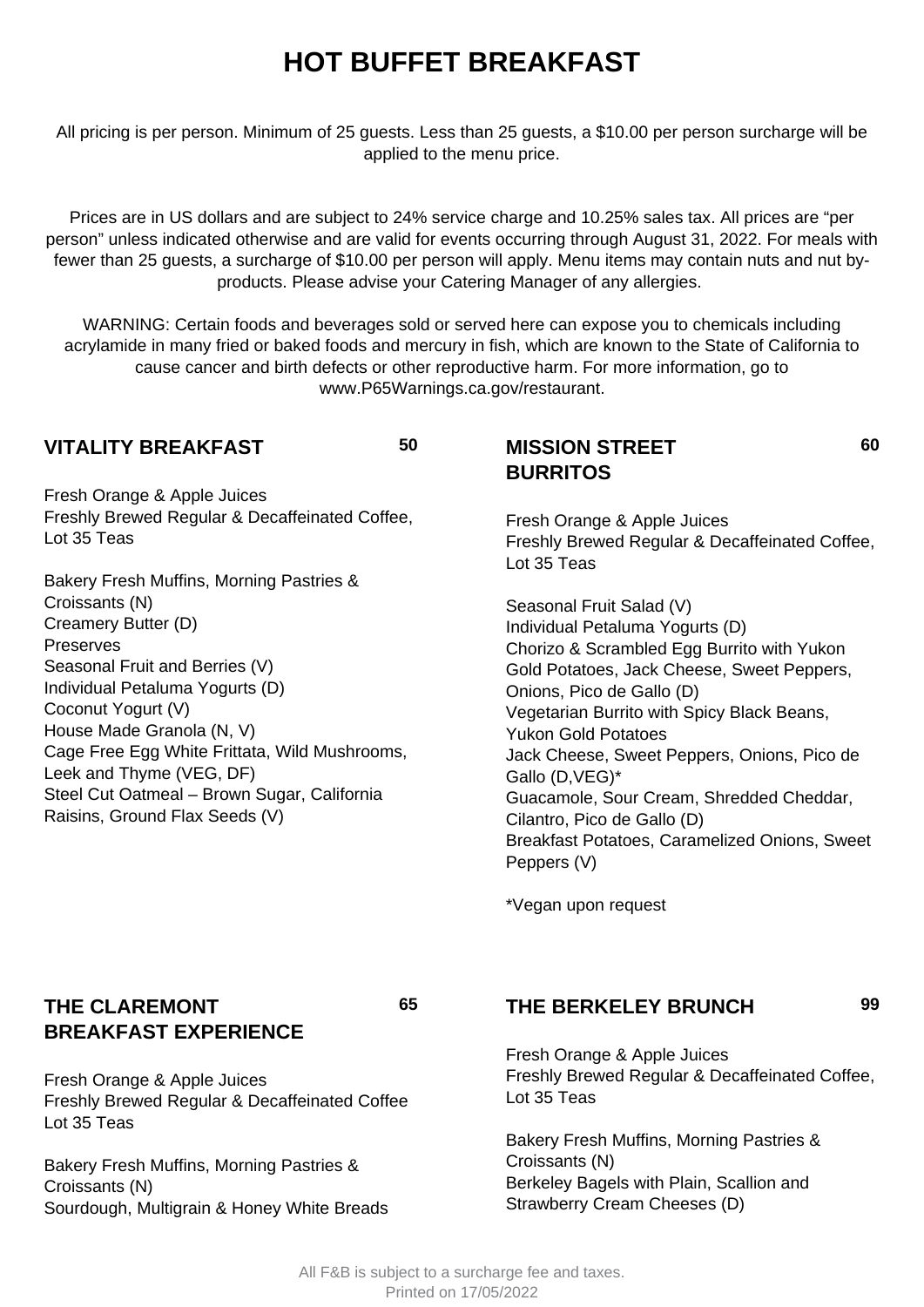Creamery Butter (D) Preserves Individual Petaluma Yogurts (D) Seasonal Fruit Salad (V) Cage Free Scrambled Eggs or Egg Whites (VEG, DF) Breakfast Potatoes, Caramelized Onions, Garden Herbs (V) Applewood Smoked Bacon or Country Style Pork Sausages

Select **1** Hot Item from the choices below:

~Cage Free Scrambled Eggs, Queso Fresco, Pico de Gallo (D,VEG) ~Cage Free Egg White Frittata, Wild Mushrooms, Leeks & Thyme (VEG) ~Buttermilk Pancakes, Maple Syrup, Whipped Cream (D,VEG) ~Bourbon Vanilla French Toast, Maple Syrup, Seasonal Berries, Whipped Cream (D,VEG) ~Steel Cut Oatmeal, Brown Sugar, California Raisins, Ground Flax Seeds (V)

Additional Hot Items: \$12.00 each per person

### **THE BOXED BREAKFAST EXPERIENCE**

**60**

Fresh Orange & Apple Juices Freshly Brewed Regular & Decaffeinated Coffee, Lot 35 Teas

Fruit Salad (V) Individual Fruit Yogurt (D) Breakfast Potatoes

Select 1 item from the choices below:

~Breakfast Burrito with Chorizo, Scrambled Eggs, Yukon Gold Potatoes, Jack Cheese, Sweet Peppers, Onions, Pico de Gallo (D) ~Breakfast Burrito with Spicy Black Beans, Scrambled Eggs, Yukon Gold Potatoes, Jack Cheese, Sweet Peppers, Onions, Pico de Gallo (D, VEG)

~Breakfast Sandwich with Scrambled Egg, Cheddar Cheese, Bacon on English Muffin (D) ~Breakfast Sandwich with Scrambled Egg, Sautéed Spinach, Cheddar Cheese on English Muffin (D, VEG)

Cold Smoked Salmon with Shaved Red Onions, Capers and Crème Fraiche (D) Sliced Seasonal Fruit and Berries (V) Waffles, Greek Yogurt, Dried Apricot, Honey, Saffron Compote and Toasted Pistachios and Maple Syrup (D,N) Applewood Smoked Bacon and Country Pork **Sausages** Shakshuka – Farm Fresh Eggs Baked in a Spicy Tomato Sauce, Feta Cheese and Cilantro (D,VEG) Spice-Rubbed Skirt Steak, Sautéed Spinach, Green Chermoula Sauce Herb Roasted Pee Wee Potatoes with Roasted Red Bell Peppers and Onions (V) Mixed Lettuces, Dates, Oranges, Shaved Breakfast Radishes and Red Onion, Sherry Vinaigrette (V) Seasonal Sweets and Frivolities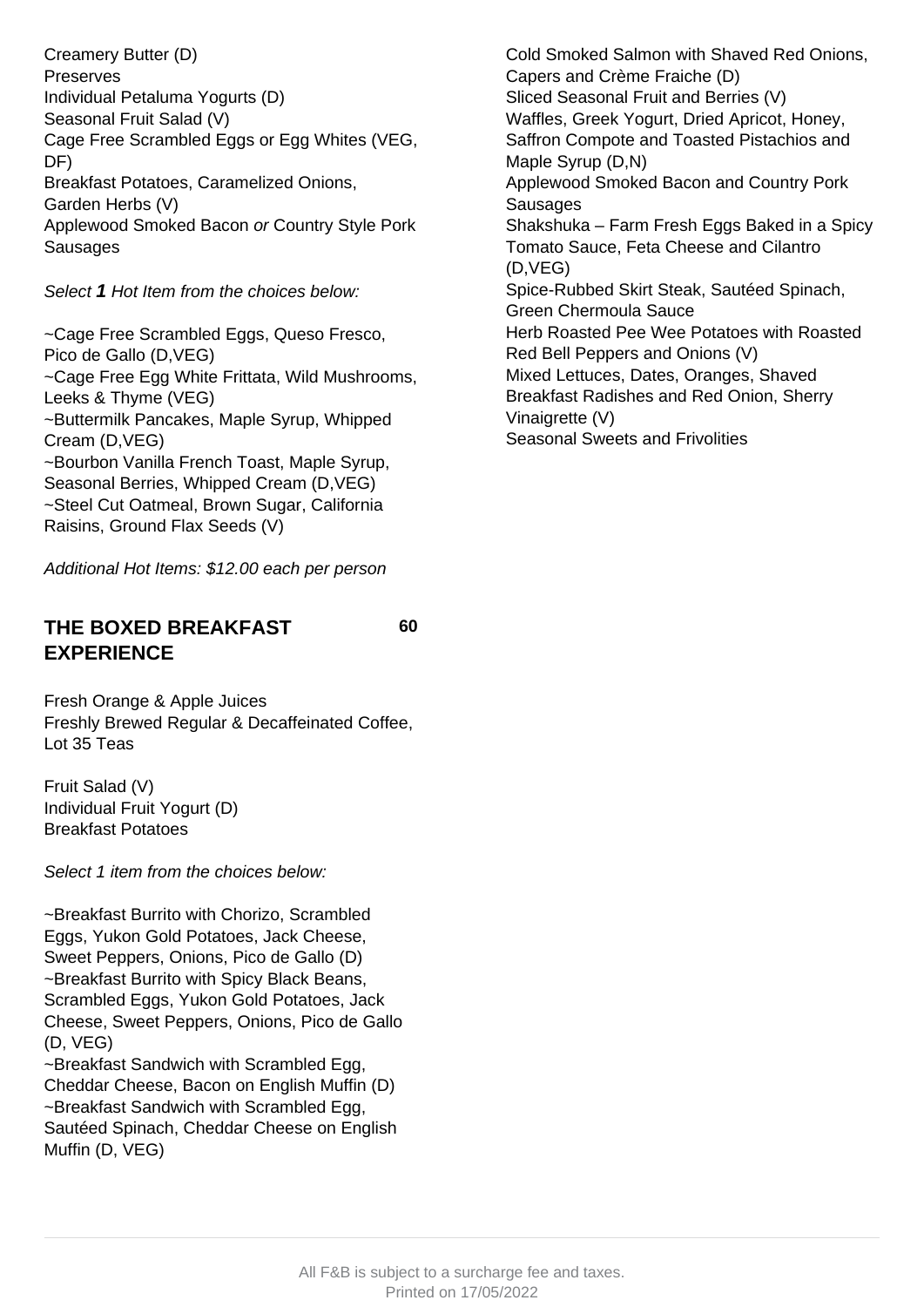### **BREAKFAST AND BRUNCH ADDITIONS**

Specialty items to enchance your experience. All prices are per person unless otherwise indicated.

Prices are in US dollars and are subject to 24% service charge and 10.25% sales tax. All prices are "per person" unless indicated otherwise and are valid for events occurring through August 31, 2022. Menu items may contain nuts and nut by-products. Please advise your Catering Manager of any allergies.

| <b>BREAKFAST ADDITIONS</b>                           |    | <b>BREAKFAST BATTERS</b>                          |              |
|------------------------------------------------------|----|---------------------------------------------------|--------------|
| <b>Applewood Smoked Bacon</b>                        | 12 | <b>Bourbon Vanilla French</b><br><b>Toast</b>     | 12           |
| <b>Country Style Pork</b><br><b>Sausage</b>          | 12 | <b>Buttermilk Pancakes</b>                        | 12           |
| <b>Hash Brown Potatoes</b>                           | 9  | <b>Golden Belgian Waffles</b>                     | 12           |
| <b>Caramelized Onions &amp; Sweet Peppers</b>        |    |                                                   |              |
| <b>Yogurt Parfaits</b>                               | 8  |                                                   |              |
| House Made Granola, Greek Yogurt, Fruit<br>Compote   |    |                                                   |              |
| <b>Farm Fresh Cage Free Eggs</b>                     |    | <b>Breakfast Sandwiches</b>                       |              |
| <b>Fluffy Scrambled Eggs or</b><br><b>Egg Whites</b> | 12 | <b>Mini Croissant Breakfast</b><br><b>Sliders</b> | 96 per dozen |
|                                                      |    | Scrambled Egg, Brie & Smoked Bacon                |              |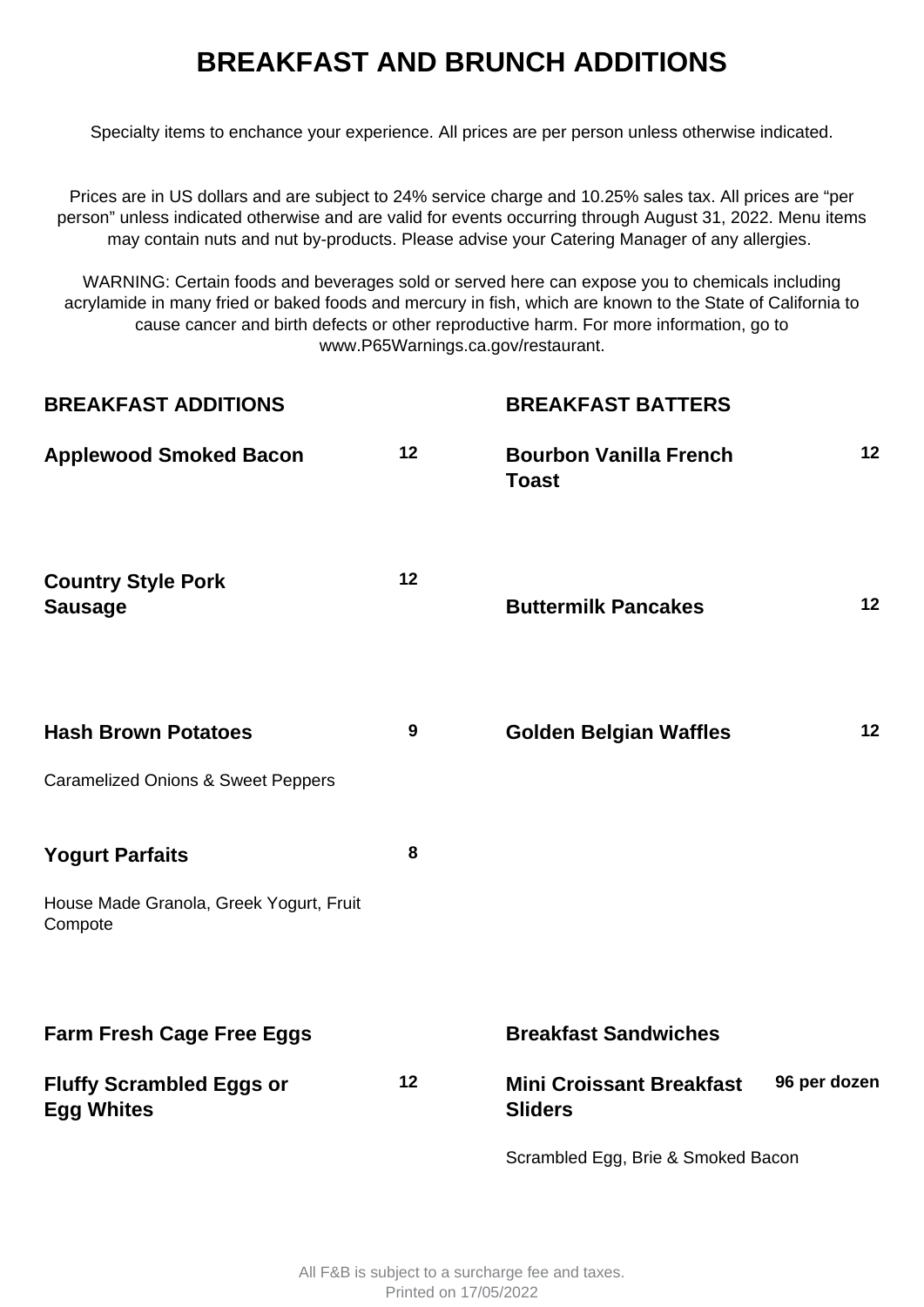| <b>Scrambled Eggs</b>                                   | 14       | <b>Bacon Cheddar English</b><br><b>Muffin</b>                                                                                                             | <b>168 per</b><br>dozen |
|---------------------------------------------------------|----------|-----------------------------------------------------------------------------------------------------------------------------------------------------------|-------------------------|
| Queso Fresco Cheese, Peppers, Onions & Pico<br>de Gallo |          | Scrambled Eggs or Egg Whites, Canadian Bacon<br>& Tillamook Cheddar                                                                                       |                         |
| <b>Cage Free Egg White</b><br><b>Frittata</b>           | 14       | <b>Avocado Toast</b>                                                                                                                                      | <b>168 per</b><br>dozen |
| Wild Mushrooms, Leeks & Thyme (VEG)                     |          | Acme Levain Bread, Avocado, Pickled Red<br>Onions, EVOO & Micro Intensity Greens                                                                          |                         |
| <b>Hard Boiled Eggs, Aleppo</b><br>Pepper (GF)          | 55 dozen | <b>Levy's Bagel Wall</b>                                                                                                                                  | 22 (minimum<br>20 ppl)  |
|                                                         |          | Served with the following condiments:<br>Smoked Salmon, Red Onions and Capers<br>Tomato, Cucumber<br>Plain, Blueberry, Strawberry Whipped Cream<br>Cheese |                         |
|                                                         |          | <b>Chia &amp; Quinoa Breakfast</b><br><b>Bowl</b>                                                                                                         | 96 per dozen            |
|                                                         |          | <b>Dried Cranberries, Almonds</b>                                                                                                                         |                         |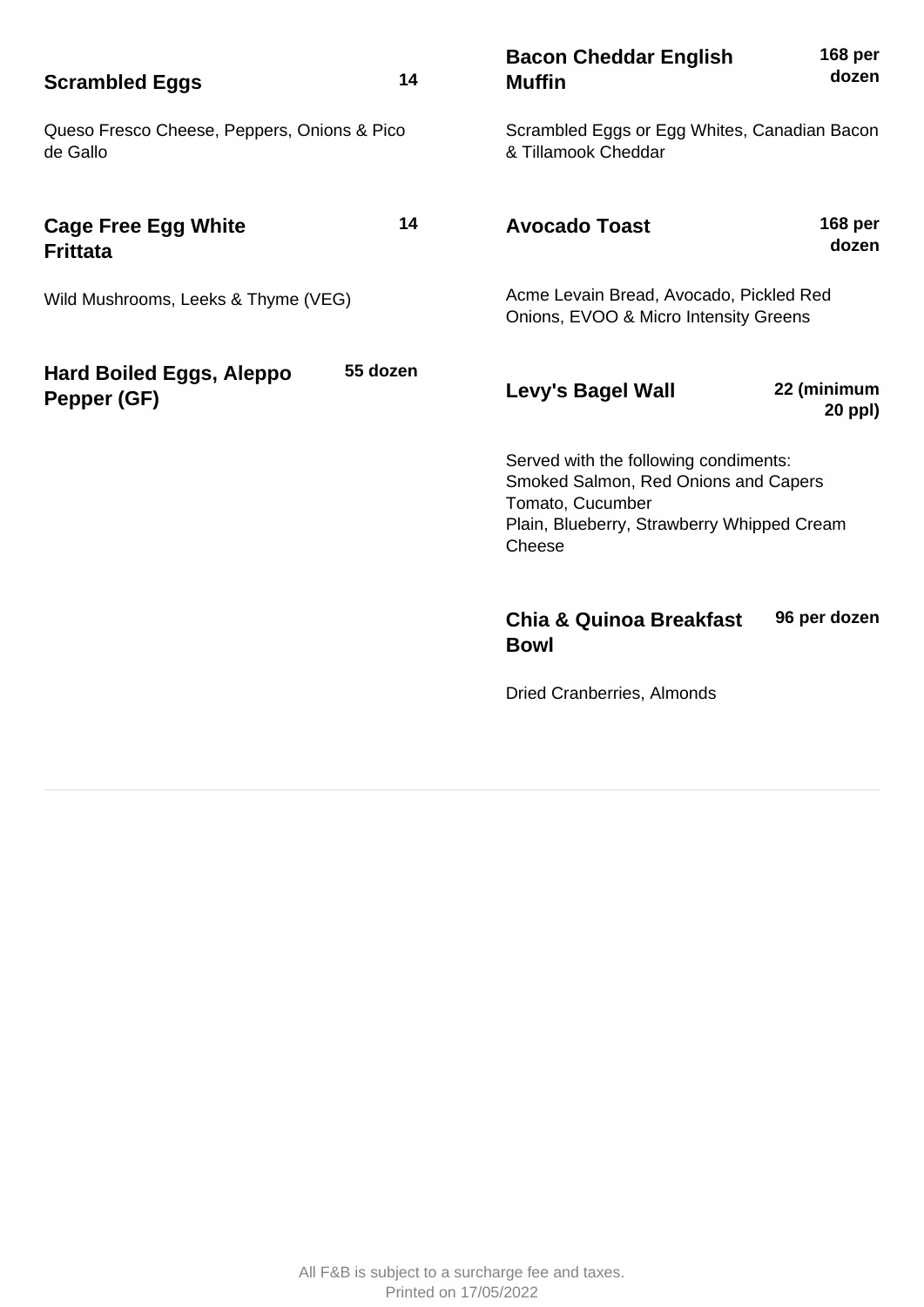### **BREAKFAST ACTION STATIONS**

One Culinarian required per 50 guests or any portion therof. Charged at \$250 per 2 hours. Prices are per person unless otherwise indicated.

Prices are in US dollars and are subject to 24% service charge and 10.25% sales tax. All prices are "per person" unless indicated otherwise and are valid for events occurring through August 31, 2022. Menu items may contain nuts and nut by-products. Please advise your Catering Manager of any allergies.

| <b>Omelet &amp; Eggs Station</b>          | 24 | <b>Belgian Waffle Station</b>                | 22 |
|-------------------------------------------|----|----------------------------------------------|----|
| Farm Fresh Eggs & Egg Whites (GF)         |    | Buttermilk & Whole Grain Waffles             |    |
| Seasonal Accompaniments including:        |    | Candied Pecans, Fresh Seasonal Berries,      |    |
| Applewood Bacon, Smoked Ham, Baby Shrimp, |    | Whipped Cream, Seasonal Compote, Powdered    |    |
| Cheddar, Goat Cheese, Organic Mushrooms,  |    | Sugar, Churned Butter, Dulce de Leche, Maple |    |
| Sweet Bell Peppers, Scallions, Jalapenos, |    | Syrup, White & Dark Chocolate Shavings       |    |
| Spinach, Tomatoes                         |    |                                              |    |
|                                           |    |                                              |    |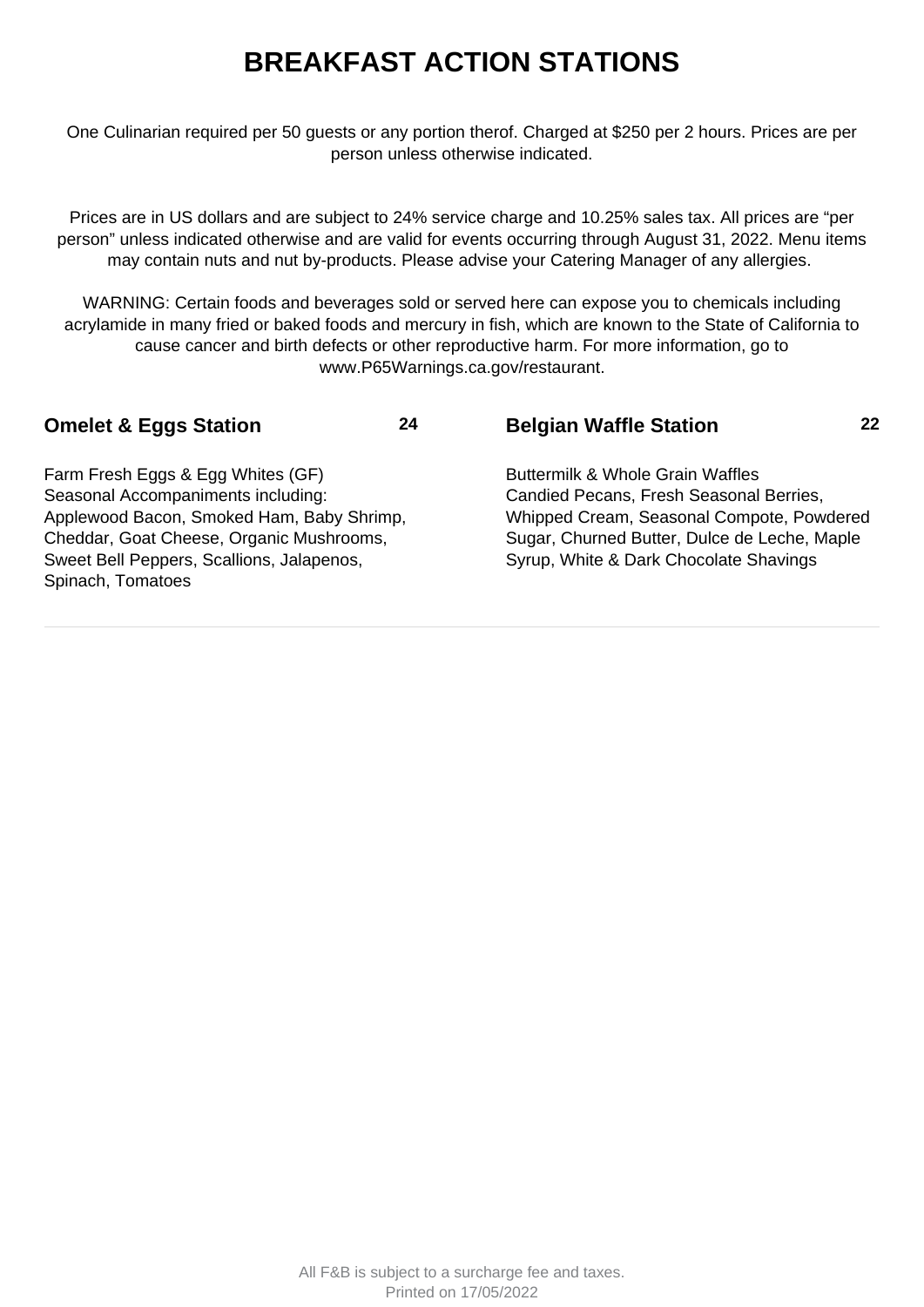### **PLATED BREAKFASTS**

All plated breakfasts served family-style on each table and include the following: Orange Juice, Apple Juice, Bakery Fresh Muffins, Morning Pastries & Croissants, Creamery Butter & Seasonal Preserves, Freshly Brewed Regular & Decaffeinated Coffee, Lot 35 Teas. Main Course includes Breakfast Potatoes & Grilled Roma Tomatoes.

Prices are in US dollars and are subject to 24% service charge and 10.25% sales tax. All prices are "per person" unless indicated otherwise and are valid for events occurring through August 31, 2022. Menu items may contain nuts and nut by-products. Please advise your Catering Manager of any allergies.

WARNING: Certain foods and beverages sold or served here can expose you to chemicals including acrylamide in many fried or baked foods and mercury in fish, which are known to the State of California to cause cancer and birth defects or other reproductive harm. For more information, go to www.P65Warnings.ca.gov/restaurant.

| <b>TO START</b> | 10 |
|-----------------|----|
|                 |    |

(Select One)

Seasonal Fruit Salad With Mint (V, VG) House Made Honey Granola Seasonal Berry & Greek Yogurt Parfait

**MAIN COURSE: All served with Breakfast Potatoes & Grilled Roma Tomatoes**

**45**

(Select One)

~The East Bay – Scrambled Eggs, Applewood Smoked Bacon & Country Style Pork Sausage (GF)

~The Golden Gate Benedict – Poached Eggs, Prosciutto, English Muffin, Chive Hollandaise ~The Oakland Hills – Egg White or Whole Egg Frittata – Kale, Sundried Tomatoes, Mushrooms & Aged Cheddar, Chicken Apple Sausage (GF)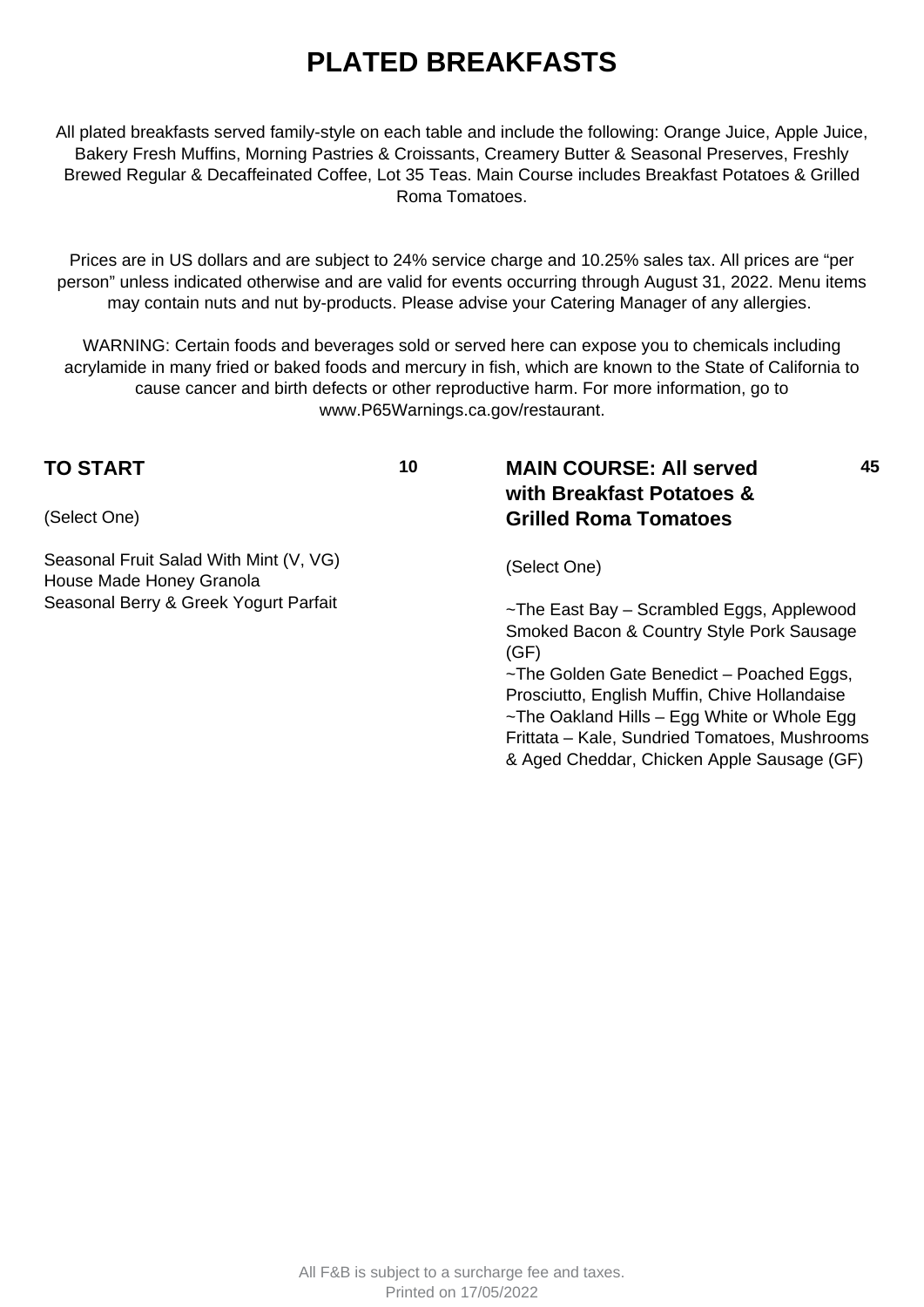

### **ASSORTED BEVERAGES**

Prices are in US dollars and are subject to 24% service charge and 10.25% sales tax. All prices are "per person" unless indicated otherwise and are valid for events occurring through August 31, 2022. Menu items may contain nuts and nut by-products. Please advise your Catering Manager of any allergies.

| <b>Signature Iced Tea</b>                                           | 75 per gallon     | <b>Still and Sparkling Water</b>                           | 8 each        |
|---------------------------------------------------------------------|-------------------|------------------------------------------------------------|---------------|
| Soda                                                                | 8 each            | Chef's Seasonally Inspired 90 per gallon<br>Lemonade       |               |
| Coke, Diet Coke, Sprite,<br><b>Assorted Dasani Sparkling Waters</b> |                   |                                                            |               |
| <b>Energy Drinks</b>                                                | 7 each            | <b>Seasonally Flavored</b><br><b>Infused Chilled Water</b> | 30 per gallon |
| <b>Red Bull</b><br>Sugar Free Red Bull                              |                   |                                                            |               |
| <b>Hot Chocolate</b>                                                | 110 per<br>gallon | <b>Individual Juices</b>                                   | 7             |
| Signature Recipe, Mini Marshmallows                                 |                   | Orange, Apple or Cranberry                                 |               |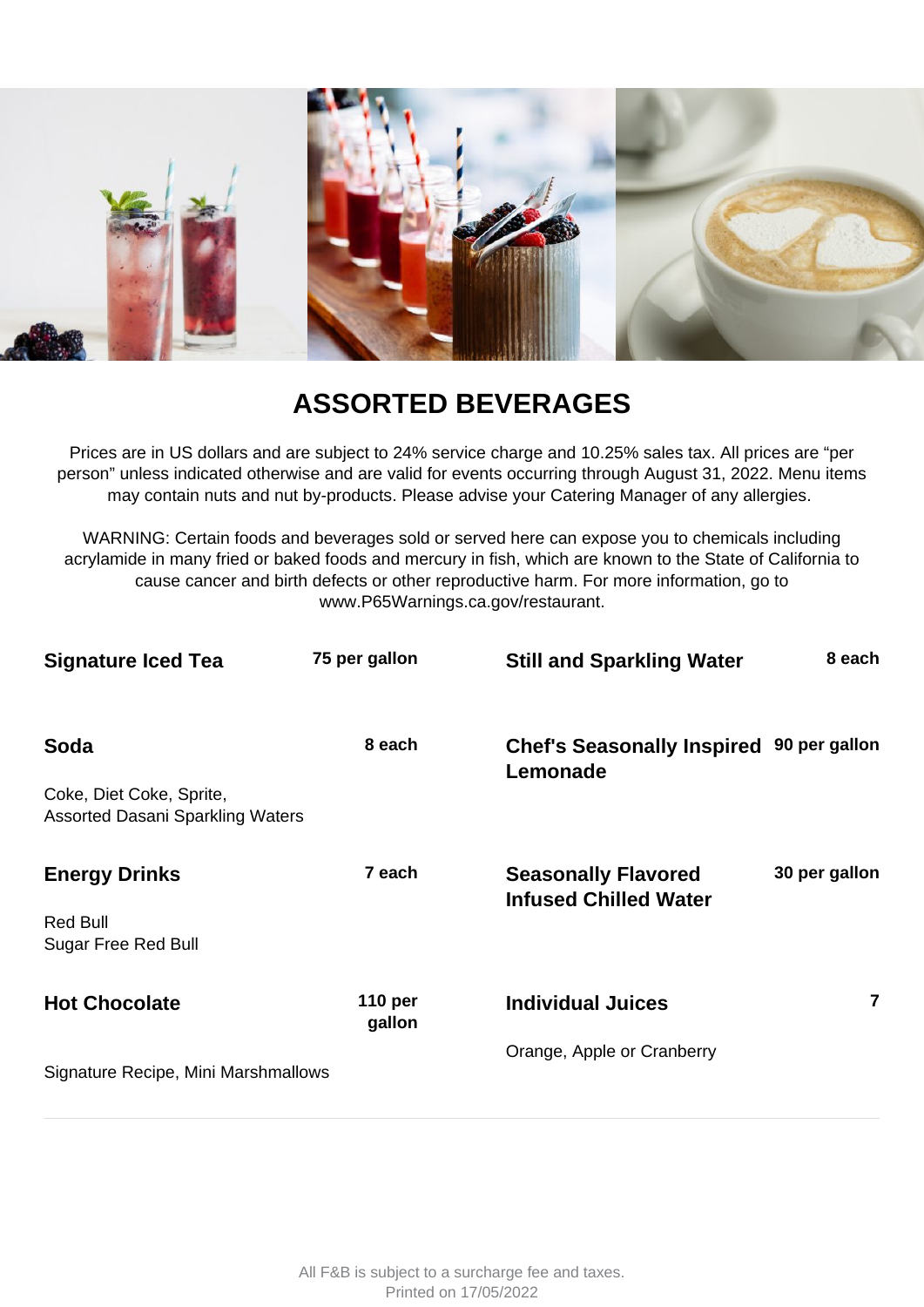# **COFFEE AND TEA SERVICE**

Prices are in US dollars and are subject to 24% service charge and 10.25% sales tax. All prices are "per person" unless indicated otherwise and are valid for events occurring through August 31, 2022. Menu items may contain nuts and nut by-products. Please advise your Catering Manager of any allergies.

WARNING: Certain foods and beverages sold or served here can expose you to chemicals including acrylamide in many fried or baked foods and mercury in fish, which are known to the State of California to cause cancer and birth defects or other reproductive harm. For more information, go to www.P65Warnings.ca.gov/restaurant.

**Half Day (4 hours) 14 Full Day (8 hours) 24**

Regular & Decaffeinated Freshly Brewed Coffee, Lot 35 Teas, Whole, 2% Milk, Almond & Soy Milk, Honey, Selecton of Sweeteners, Lemon **Slices** 

Regular & Decaffeinated Freshly Brewed Coffee, Lot 35 Teas, Whole, 2% Milk, Almond & Soy Milk, Honey, Selecton of Sweeteners, Lemon **Slices**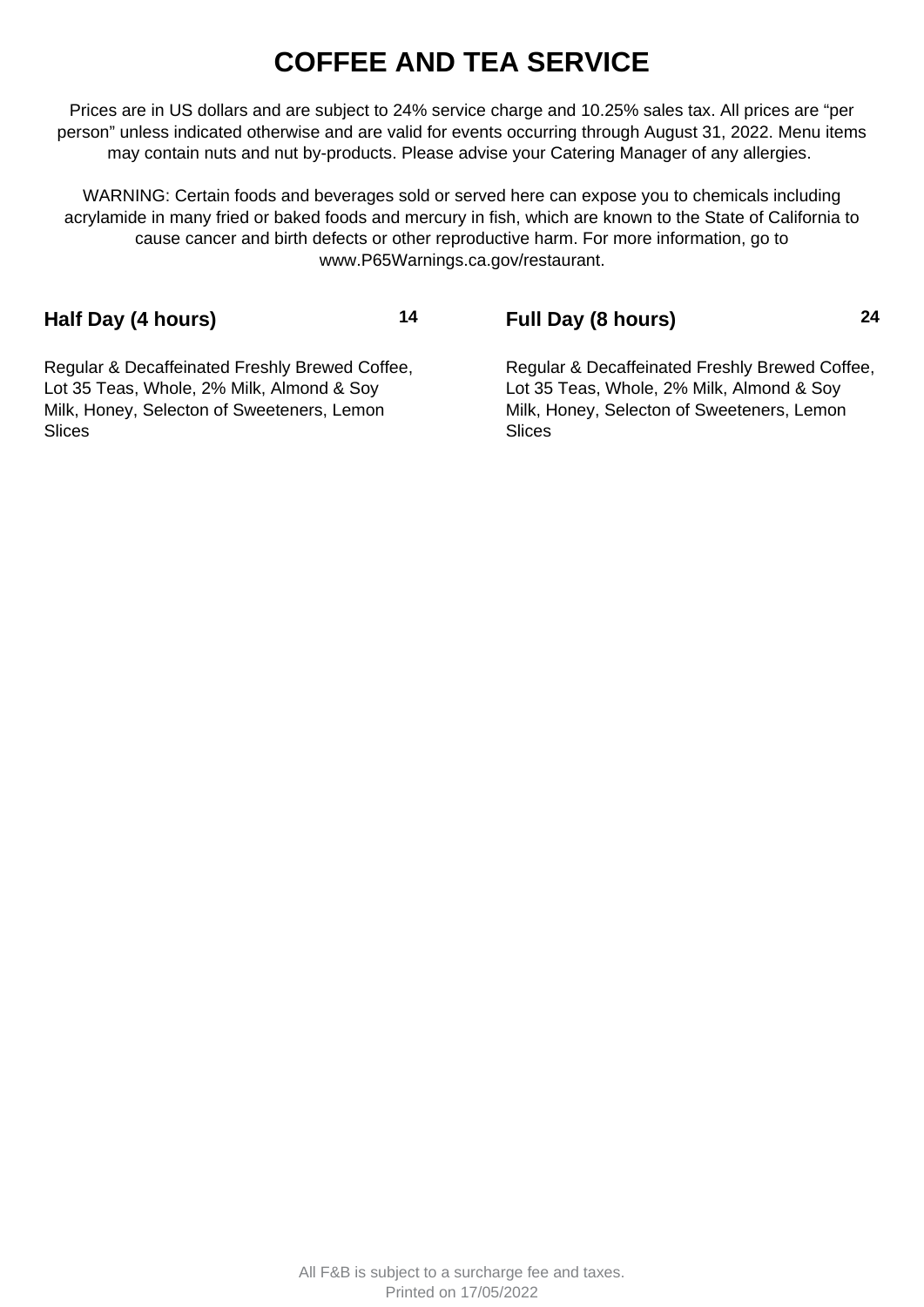

### **COFFEE BREAKS A LA CARTE**

Prices are in US dollars, subject to 24% service charge and 10.25% sales tax. All prices are "per person" unless indicated otherwise and are valid for events occurring through August 31, 2022. Menu items may contain nuts and nut by-products. Please advise your Catering Manager of any allergies.

WARNING: Certain foods and beverages sold or served here can expose you to chemicals including acrylamide in many fried or baked foods and mercury in fish, which are known to the State of California to cause cancer and birth defects or other reproductive harm. More information, [click here](https://www.p65warnings.ca.gov/places/restaurants)

| <b>COOKIES, BARS &amp; PASTRIES</b>                                                         |              | <b>SNACKS</b>                                        |                      |
|---------------------------------------------------------------------------------------------|--------------|------------------------------------------------------|----------------------|
| <b>Assortment of French</b><br><b>Macarons</b>                                              | 60 per dozen | <b>Sliced Fruit &amp; Berries</b>                    | 10 per person        |
| <b>Fudge Brownies</b>                                                                       | 72 per dozen | <b>Fruit Kabobs with Mango</b><br><b>Coconut Dip</b> | 60 per dozen         |
| <b>House Baked Cookies</b><br><b>Chocolate Chip</b><br>Oatmeal<br>White Chocolate Macadamia | 84 per dozen | <b>Fresh Seasonal Whole</b><br><b>Fruit</b>          | 48 per dozen         |
| <b>Bakery Fresh Muffins &amp;</b><br><b>Morning Pastries</b>                                | 72 per dozen | <b>Selection of Potato Chips</b>                     | 50 per dozen<br>bags |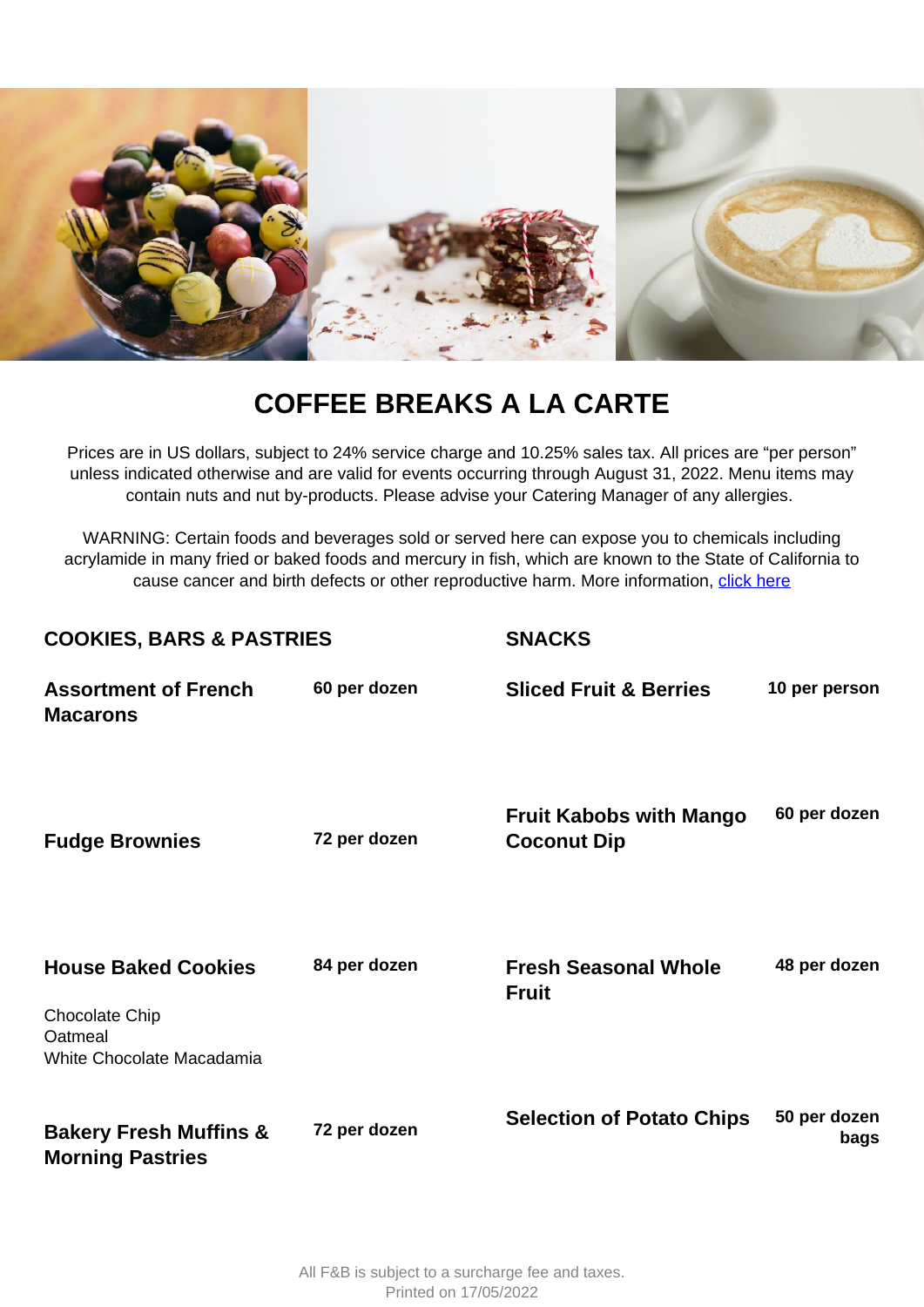| <b>Trio of Croissants</b>                                         | 72 per dozen | <b>White Cheddar Popcorn</b>                                                           | 50 per dozen<br>bags |
|-------------------------------------------------------------------|--------------|----------------------------------------------------------------------------------------|----------------------|
| Butter, Almond & Pain au Chocolate<br>Preserves & Creamery Butter |              |                                                                                        |                      |
| <b>Assorted Muffins</b>                                           | 5            | <b>Salted Pretzels</b>                                                                 | 50 per dozen<br>bags |
|                                                                   |              | <b>Granola Bars</b>                                                                    | 60 per dozen         |
|                                                                   |              | <b>Freshly Popped Popcorn,</b><br><b>Sea Salt &amp; Butter</b>                         | 8 per person         |
|                                                                   |              | <b>Smoked California</b><br><b>Almonds</b><br>One pound serves approximately 15 people | 52 per pound         |
|                                                                   |              | <b>Roasted Cashews, Olive</b><br>Oil, Rosemary                                         | 52 per pound         |
|                                                                   |              | One pound serves approximately 15 people                                               |                      |
|                                                                   |              | <b>Warm Artisan Pretzels</b>                                                           | 15 per person        |
|                                                                   |              | Honey Dijon Mustard, Grainy Mustard                                                    |                      |
|                                                                   |              | House Made Tortilla Chips 17 per person                                                |                      |
|                                                                   |              | Guacamole, Pico de Gallo, Roasted Chipotle<br>Salsa                                    |                      |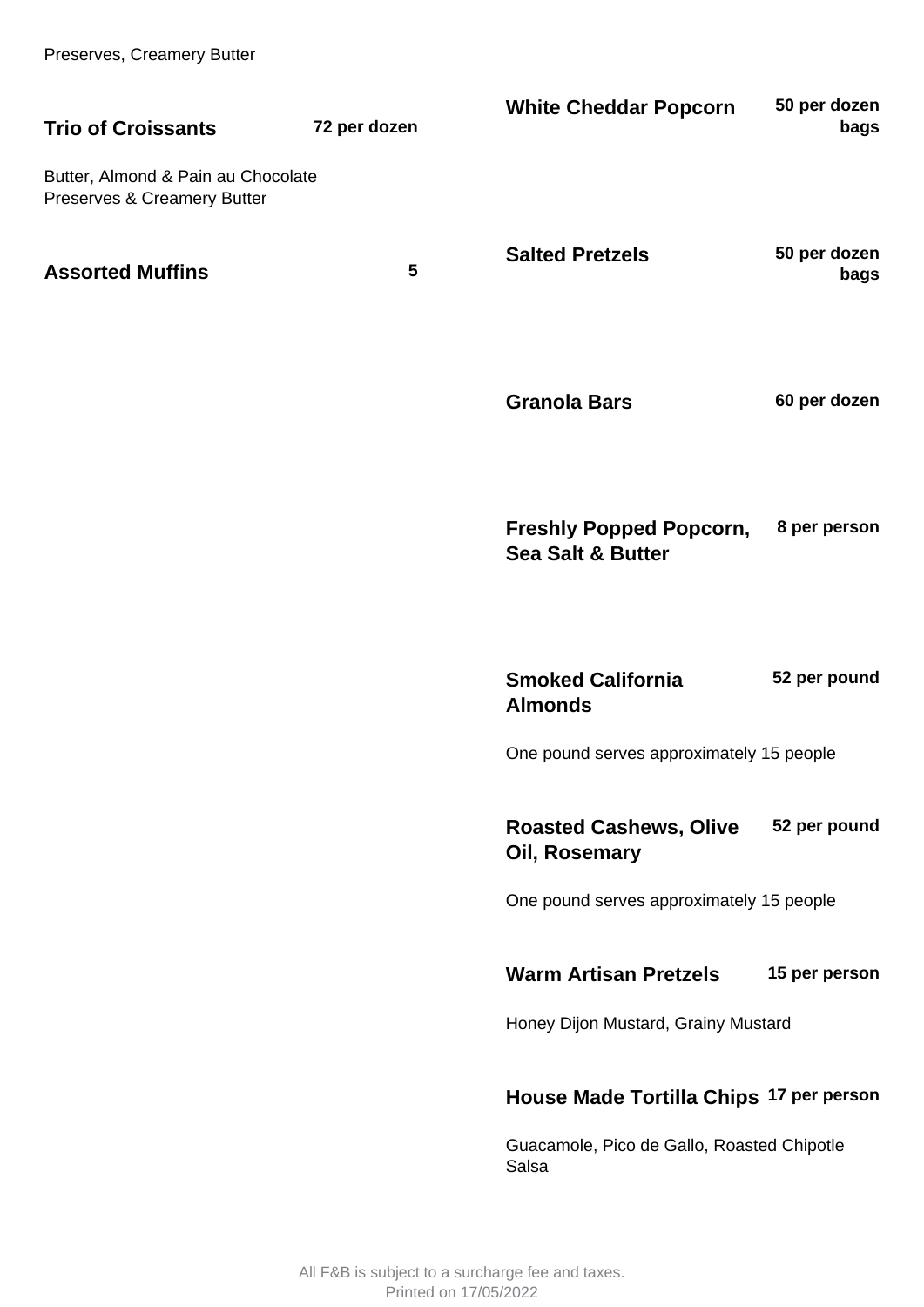All F&B is subject to a surcharge fee and taxes. Printed on 17/05/2022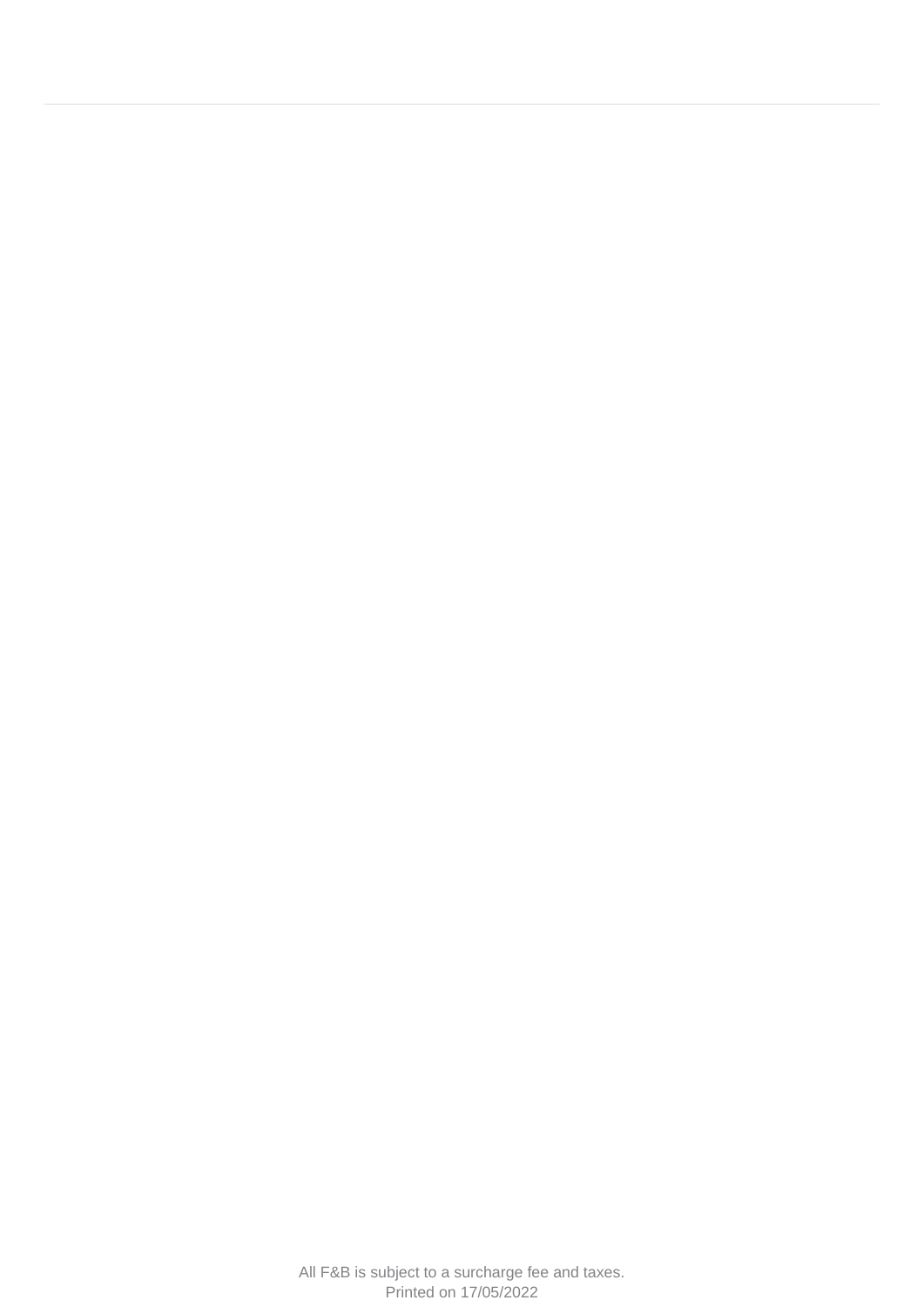### **THEMED BREAKS**

#### **All pricing is per person. Packages are based on 30-minute breaks. Add \$8 per person for each additional 15 minutes.**

Prices are in US dollars and are subject to 24% service charge and 10.25% sales tax. All prices are "per person" unless indicated otherwise and are valid for events occurring through August 31, 2022. Menu items may contain nuts and nut by-products. Please advise your Catering Manager of any allergies.

| <b>Mediterranean</b>                                                                                                                                    | 20 | <b>Ironhorse Forge Your Own</b><br><b>Trail Mix</b>                                                                                                                                                                                                                                                                                                                                                | 20 |
|---------------------------------------------------------------------------------------------------------------------------------------------------------|----|----------------------------------------------------------------------------------------------------------------------------------------------------------------------------------------------------------------------------------------------------------------------------------------------------------------------------------------------------------------------------------------------------|----|
| Toasted Pita Chips, Housemade Hummus, Baba<br>Ghanoush, Minted Garlic Petaluma Yogurt                                                                   |    | Dried Apricots, Sundried Cranberries, California<br>Raisins, Pistachios, Candied Pecans, Roasted<br>Almonds, M&Ms, Chocolate Curls, House Honey<br><b>Roasted Granola</b>                                                                                                                                                                                                                          |    |
| <b>Meritage</b>                                                                                                                                         | 24 | <b>Something Sweet</b>                                                                                                                                                                                                                                                                                                                                                                             | 18 |
| A selection of Wine Country-inspired Charcuterie<br>& Cheeses, Crostini, Olive Oil, Aged Balsamic,<br>Napa Mustard, Seasonal Jam, Pickled<br>Vegetables |    | Select Three: Fresh Baked Biscotti, Alfajores,<br>Cocoa Nib Shortbread, Banana Cream Whoopie<br>Pies, Matcha-Almond Rice Bars<br>Carafes of Ice Cold Milk, Chocolate Milk & Soy<br><b>Milk</b>                                                                                                                                                                                                     |    |
| <b>East Bay Break</b>                                                                                                                                   | 25 | <b>Twisted &amp; Popped</b>                                                                                                                                                                                                                                                                                                                                                                        | 24 |
| Melange of Chef's Favorite Coffee<br>Accompaniments, Financiers, Madelines,<br>Napoleons                                                                |    | Brown Butter & Sea Salt Dusted Popcorn<br>Parmesan Popcorn<br>Warm Artisan Pretzels - Honey Dijon Mustard,<br>Grainy Mustard, Warm Cheese Fondue                                                                                                                                                                                                                                                   |    |
| <b>Great Wall of Donuts</b>                                                                                                                             | 18 | <b>Afternoon Tea</b>                                                                                                                                                                                                                                                                                                                                                                               | 80 |
| Minimum 20 people<br>Select Two: Maple Bacon, Chocolate Crunch,<br>Rainbow Sprinkle, Coconut Flake, Salted<br>Caramel, Honey Roasted Nuts, S'mores      |    | Amuse: Oven Roasted Tomato, Pickled Shimeji<br><b>Mushrooms</b><br>Lemon Raspberry Scone, Devonshire Cream<br><b>Assorted Tea Sandwiches</b><br>Dungeness Crab, Chive Creme, Brioche<br>Prosciutto & Brie Napoleon, Upland Cress<br>Cage Free Egg Salad, Pea Shoots, Crispy<br>Croissant<br>Curried Chicken, Butter Lettuce, Turmeric Loaf<br><b>Sweets</b><br><b>Strawberry Shortcake Shooter</b> |    |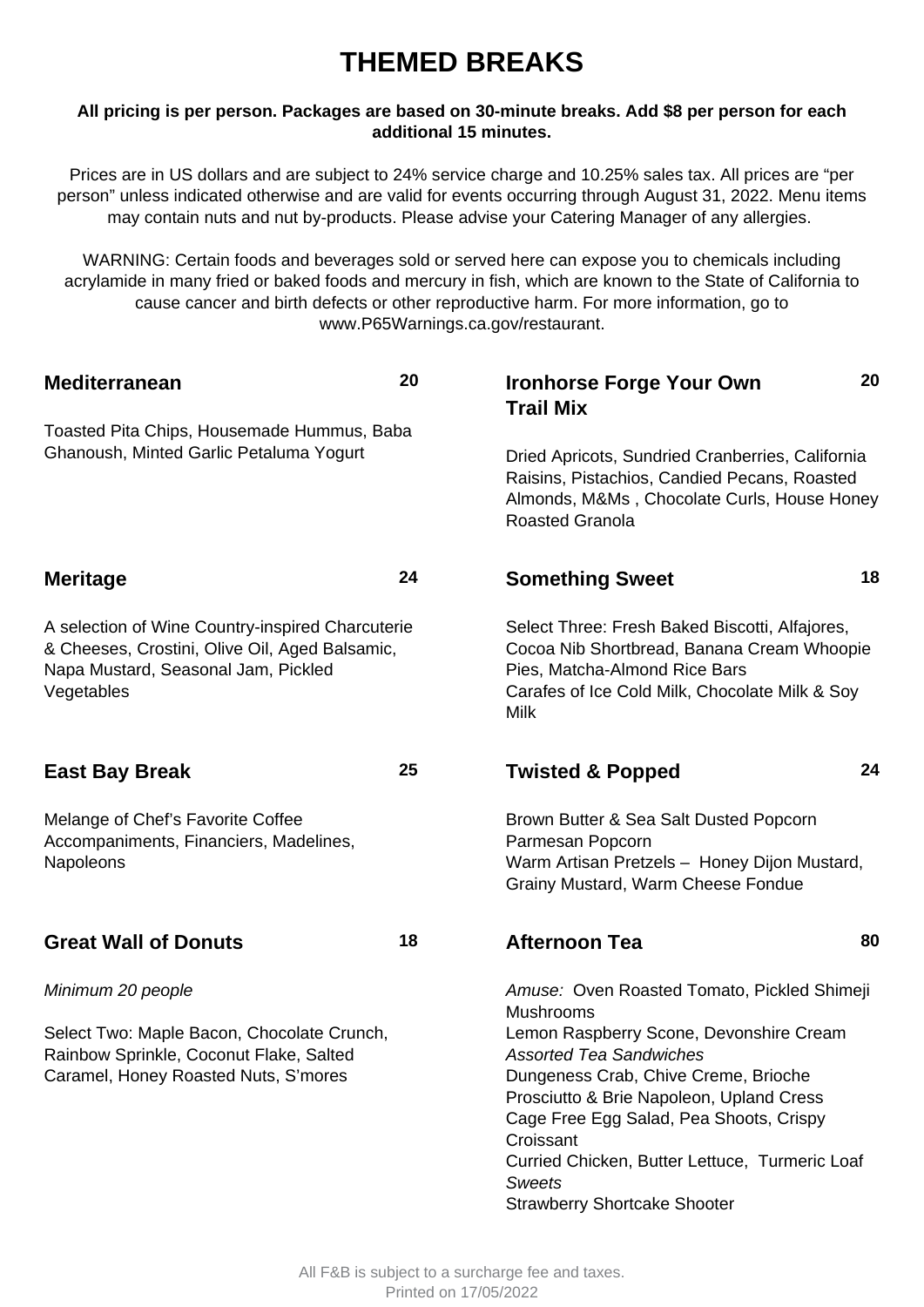Earl Grey Macaron Lemon Meringue Tart Chocolate Tart Freshly Brewed Coffee and a Variety of Teas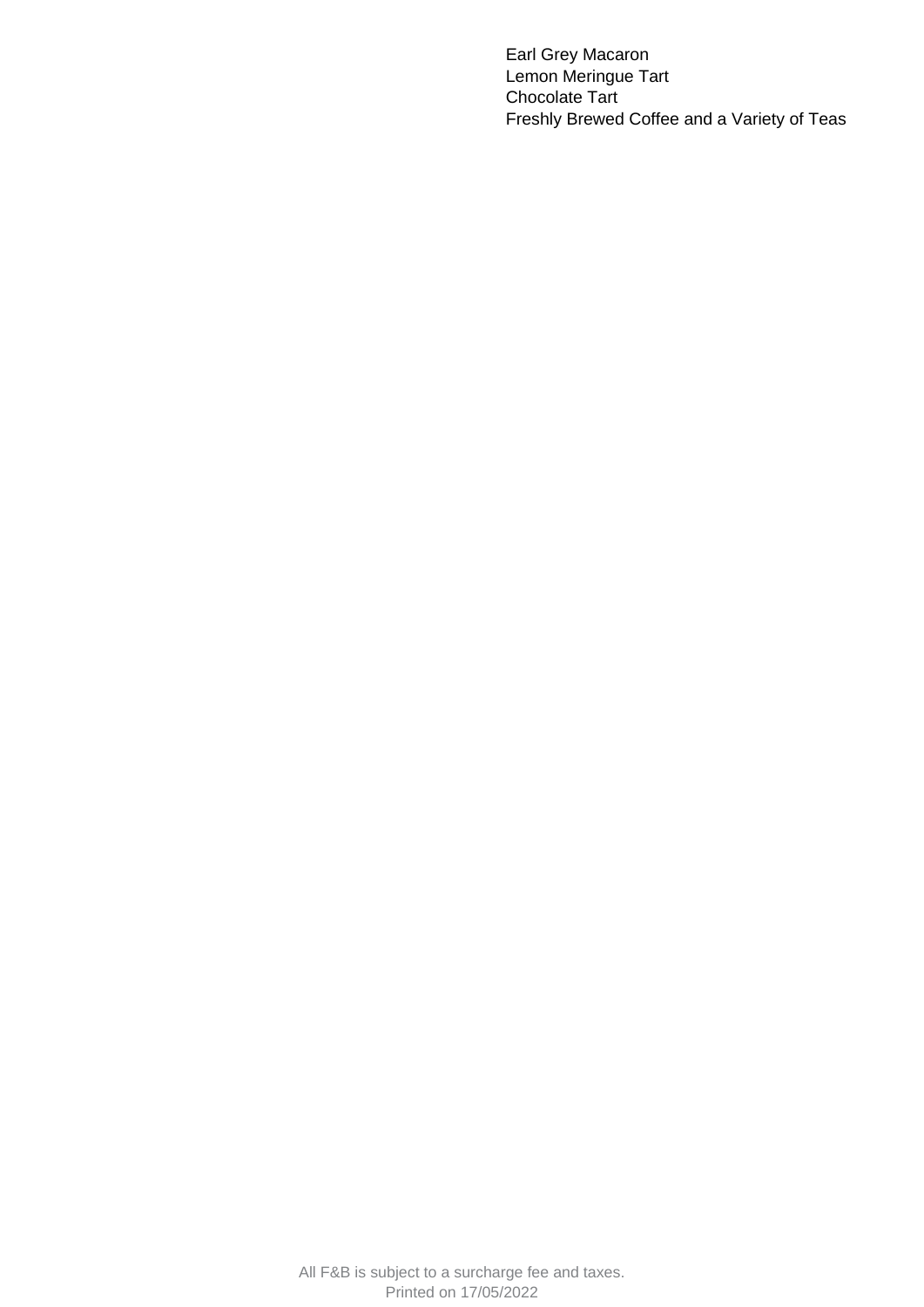

### **LUNCH BUFFET**

#### **Prices are per person.**

Buffet pricing is based on two hours of service, minimum of 25 guests. Less than 25 guests, a \$10.00 per person surcharge will be applied to the menu price.

Prices are in US dollars and are subject to 24% service charge and 10.25% sales tax. All prices are "per person" unless indicated otherwise and are valid for events occurring through August 31, 2022. Menu items may contain nuts and nut by-products. Please advise your Catering Manager of any allergies.

| <b>LA MESA</b>                                                    | 75 | <b>LITTLE ITALY</b>                                                   | 73 |
|-------------------------------------------------------------------|----|-----------------------------------------------------------------------|----|
| Pozole – Cilantro-Lime Pulled Chicken (GF)                        |    | Peninsula Minestrone - Tomato Broth, Turtle<br>Beans, Chestnut Limas, |    |
| Los Cabos Ensalada - Cabbage, Pickled Red<br>Onions, Pineapple,   |    | Pinto Beans, Napa Cabbage & Orzo (V, VG)                              |    |
| Cucumber & Red Jalapeno Dressing                                  |    | Antipasto                                                             |    |
| Mexican Quinoa Salad - Orange Lime Dressing,                      |    | Pickled Fennel & Tomatoes, Balsamic Dressing                          |    |
| Black Beans, Greens,                                              |    | Pesto Marinated Ciligene, Stuffed Capia                               |    |
| Avocado, Corn, Quinoa, Red Onion (GF, V, VG)                      |    | Peppers, Radicchio                                                    |    |
|                                                                   |    | Castelvetrano & Oil Cured Olives, Castroville                         |    |
| Yucatan Pollo – Achiote Citrus Rub, Roasted                       |    | Artichokes, Grilled                                                   |    |
| Ancho Chile Puree                                                 |    | Eggplant & Zucchini (GF, V, VG)                                       |    |
| Frijoles – Slow Cooked Beans, Tomato, Onions,                     |    |                                                                       |    |
| Queso Fresco,                                                     |    | Mixed Arugula, Radicchio & Frisee Salad                               |    |
| Cilantro (V)                                                      |    | Classic Caesar Salad - Parmesan, Focaccia                             |    |
| "Borracho" Flank Steak - Tecate, Grilled Green<br>Onions, Pico de |    | Croutons (V)                                                          |    |
| Gallo (GF)                                                        |    | <b>Ficelle Sandwiches</b>                                             |    |
| Arroz Rojo – Tomato Spiced Rice (GF)                              |    | Prosciutto, Fig Jam & Arugula                                         |    |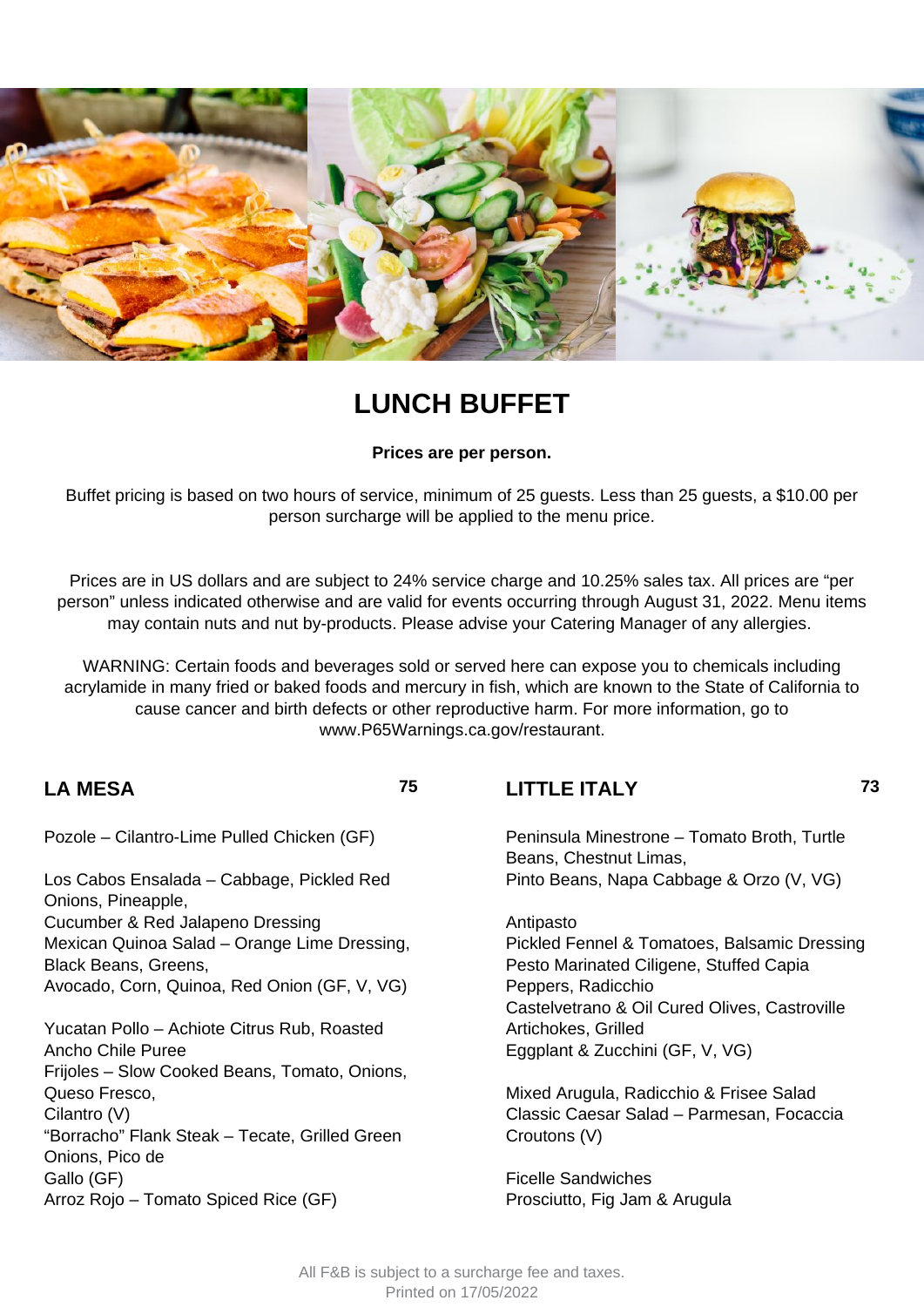Pescado Grillado Market Fish – Toasted Cumin-Tomatillo Sauce, Grilled Zucchini, Seared Peppadew Peppers Corn and Flour Tortillas

Coconut Tres Leches Churros with Hot Chocolate Dipping Sauce Hibiscus Flan (GF) Freshly Brewed Regular & Decaffeinated Coffee, Lot 35 Teas

### **JACK LONDON WRAP 70**

Tomato Bean Soup – Cannellini Beans, Toy Box Mushrooms (V, VG)

Vegetable Pancit – Glass Noodles, Carrots, Celery, Cabbage, Soy Sauce (V, VG) Glazed Shiitake & Edamame – Bean Sprouts, Shoyu, Sesame Orange Dressing

Flour Tortilla Wraps Roasted Vegetables – Artichoke Tapenade, Lettuce, Tomato, Onions Lemon Grass Pulled Chicken – Basil, Toasted Peanuts, Carrots, Cucumber, Sprouts South East Asian – Ginger Lime Baby Shrimp, Bean Sprouts, Spicy Cabbage Slaw

Fruity Tapioca Custards (GF) Key Lime Bars Grasshopper Cupcakes Freshly Brewed Regular & Decaffeinated Coffee, Lot 35 Teas

Grilled Portobello Mushroom, Olive Tapenade & Kale

Warm Sandwiches Fresh Mozzarella, Pesto, Sun Dried Tomato on Brioche Focaccia Muffaletta: Italian Deli Meats, Roasted Red Peppers, Provolone

Bombolini Tiramisu Cupcakes Zabaglione Trifle Freshly Brewed Regular & Decaffeinated Coffee, Lot 35 Teas

### **MT. DIABLO PICNIC BUFFET**

County Line Seasonal Greens – Radish, Persian Cucumbers, Red Onion, Rainbow Carrots, Vine Tomato Vinaigrette (GF, V, VG) Roasted Pee Wee Potato Salad – Hen Egg, Celery, Bacon Dressing Farro, Crimson Quinoa – Freekeh, Dried Fruits, Almonds, White Balsamic Vinaigrette (GF) Charred Corn & Palmitos – Black Beans, Pimiento, Pepitas, Achiote Dressing

Sandwich Board Grilled Portobello Mushroom, Zucchini, Charred Peppers, Avocado Mayo, Ciabatta (V) Chili Rubbed Angus Tri-Tip – White Cheddar, Pickled Red Onions, Arugula, Garlic Aioli, Baguette Smoked Turkey – Sprouts, Swiss, Chipotle Mayonnaise, Focaccia Albacore Tuna Waldorf Salad – Grapes, Apples, Sultanas, Brioche House Pickled Farm Vegetables

Cake Pops Strawberry Lemonade Parfaits (GF) Chocolate Pretzel Marshmallow Bars Freshly Brewed Regular & Decaffeinated Coffee, Lot 35 Teas

**BOXED LUNCH TO GO 55 CLAREMONT BURGER**

# **BAR**

**50**

**70**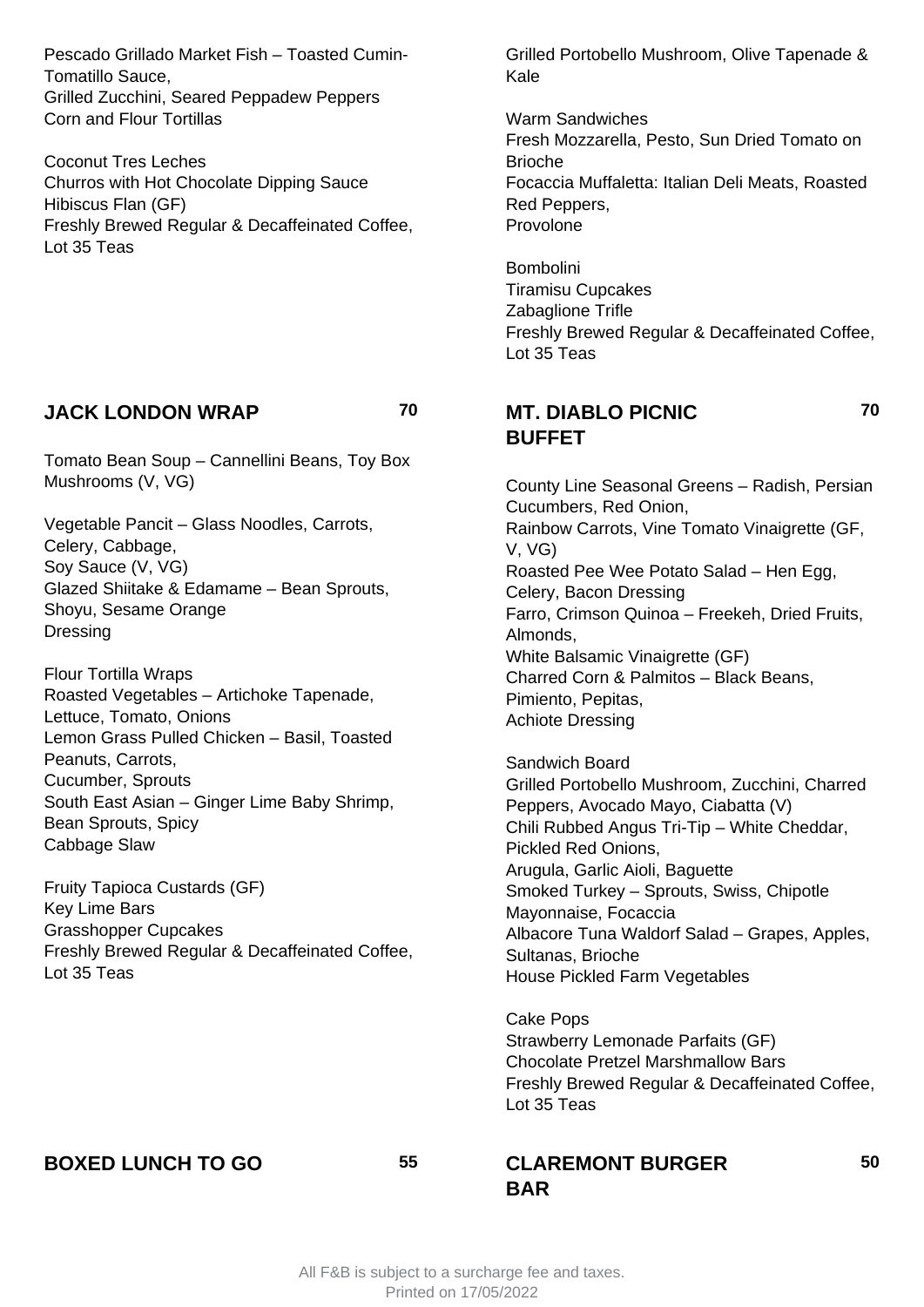#### **Choice of One Salad:**

Farro with Cherry Tomatoes, Cucumbers, Herbs & Red Wine Vinaigrette

Roasted Broccoli with Feta and Calabrian Chili

Orzo Pasta with Roasted Summer Squashes, Pine Nuts, Basil Vinaigrette

#### **Choice of Sandwich:**

**Grizzly Peak**– Slow Roasted Rosemary Beef, Caramelized Onion Compote, Roasted Bell Peppers, Pepperoncini, Blue Cheese Crema, Arugula, Baguette

**California Chicken**– Prosciutto, Tillamook Cheddar, Guacamole & Sundried Tomato Mayo, Sunflower Sprouts, Bibb Lettuce, Ciabatta

**Benicia**– Smoked Turkey, Coleslaw, Pickles, Russian Dressing, Ciabatta

**The Shattuck** (vegan)- Vadouvan Spiced Cauliflower, Baby Kale, Red Cabbage, Roasted Corn Relish, Major Grey Vegan Aioli, Gem Lettuce, Baguette

**East Bay Provision**– Signature Ham & Cheese Pretzel Croissant

All boxed lunches include- Seasonal Whole Fruit, Chocolate Chip Cookie, bag of Potato Chips and Bottled Water

California Beef Burger, Avocado, Lettuce, Tomato, Bacon, Cheddar

Turkey Burgers, Cranberry Mayo, Pickled Red Onions, Chopped Lettuce

Grilled Plant Based Burgers (additional \$4.00 each), Pickles, Chopped Lettuce

Brioche Bun, Ketchup, Mayonnaise, Relish, Mustard

French Fries

Whole Fruit, Chocolate Brownies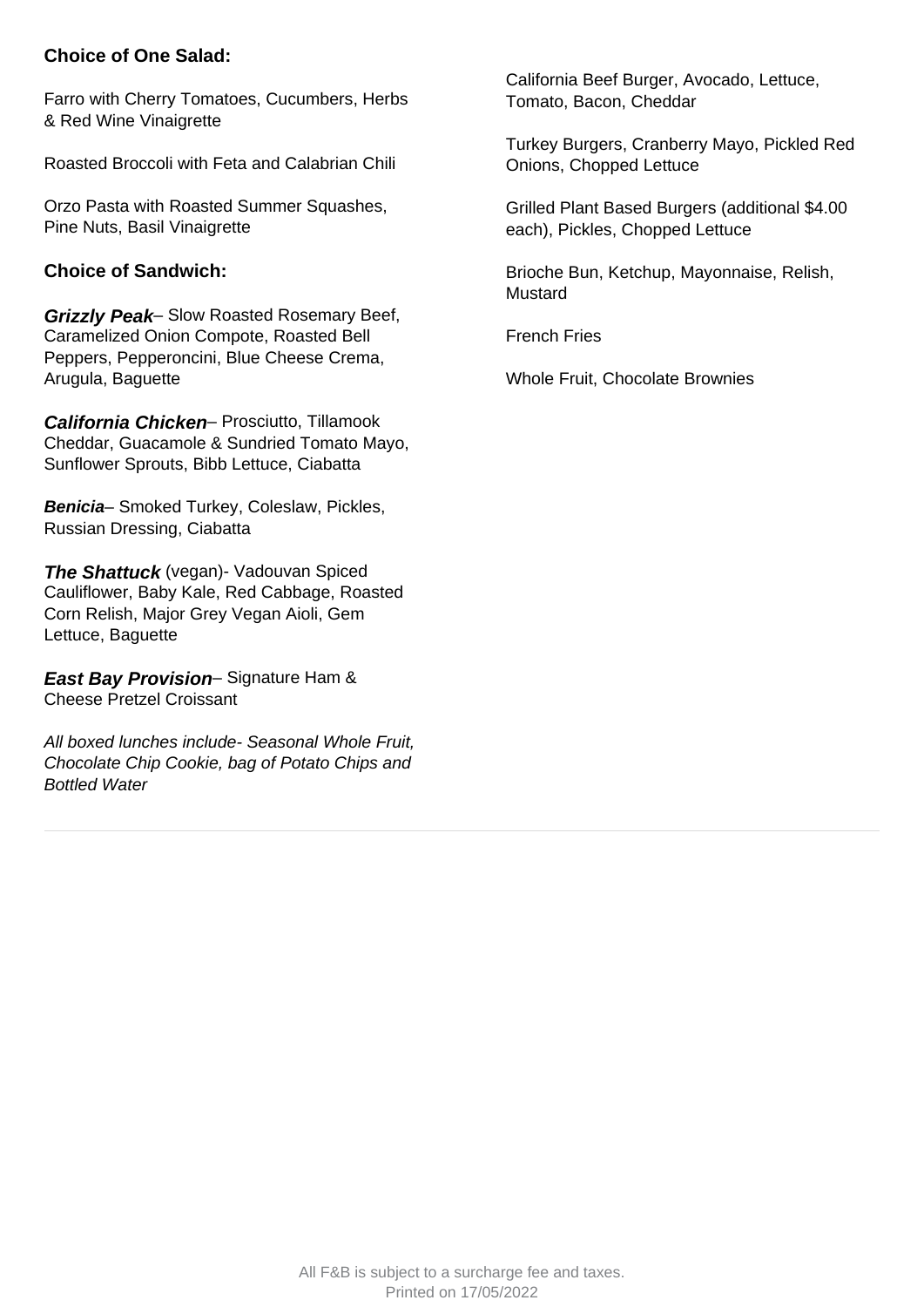# **LUNCH A LA CARTE**

All Plated Lunch prices are per person and include: Assorted Rolls, Soup or Salad, Entrée, Dessert, Freshly Brewed Regular & Decaffeinated Coffee & Tea. Selection of one soup or salad per entrée. Selection of dessert per entrée.

Prices are in US dollars and are subject to 24% service charge and 10.25% sales tax. All prices are "per person" unless indicated otherwise and are valid for events occurring through August 31, 2022. Menu items may contain nuts and nut by-products. Please advise your Catering Manager of any allergies.

WARNING: Certain foods and beverages sold or served here can expose you to chemicals including acrylamide in many fried or baked foods and mercury in fish, which are known to the State of California to cause cancer and birth defects or other reproductive harm. For more information, go to www.P65Warnings.ca.gov/restaurant.

### **SALADS**

### **Petite Poached Pears**

Curly Endive, Candied Walnuts, House Herbed Vinaigrette (GF, V, VG)

### **County Line Greens**

Shaved Vegetables, Pickled Carrots, Avocado Toast, Champagne Vinaigrette (GF)

### **Chop-Chop**

Grated Hen Egg, Tomato, Shaved Parmesan, Torn Croutons, Ranch Dressing

### **Caesar Salad**

Garlic Croutons, Parmesan, Creamy Caesar Dressing

### **Mesclun Greens**

Cherry Tomatoes, Olives, Sweet Bell Peppers, Shaved Red Onions, Meyer Lemon Vinaigrette

### **SOUPS**

**Mendocino Forest Mushroom Bisque**

Dill Creme Fraiche (GF)

### **Roasted Butternut Squash**

Maple Glazed Chestnuts (GF, V, VG)

### **Garden Minestrone**

Orzo, Herbed Pesto, Parmesan (V, VG)

### **Green Lentil Soup**

Chorizo Crumbles (GF)

### **Chicken Noodle Soup**

**Roasted Tomato Bisque, Pistou**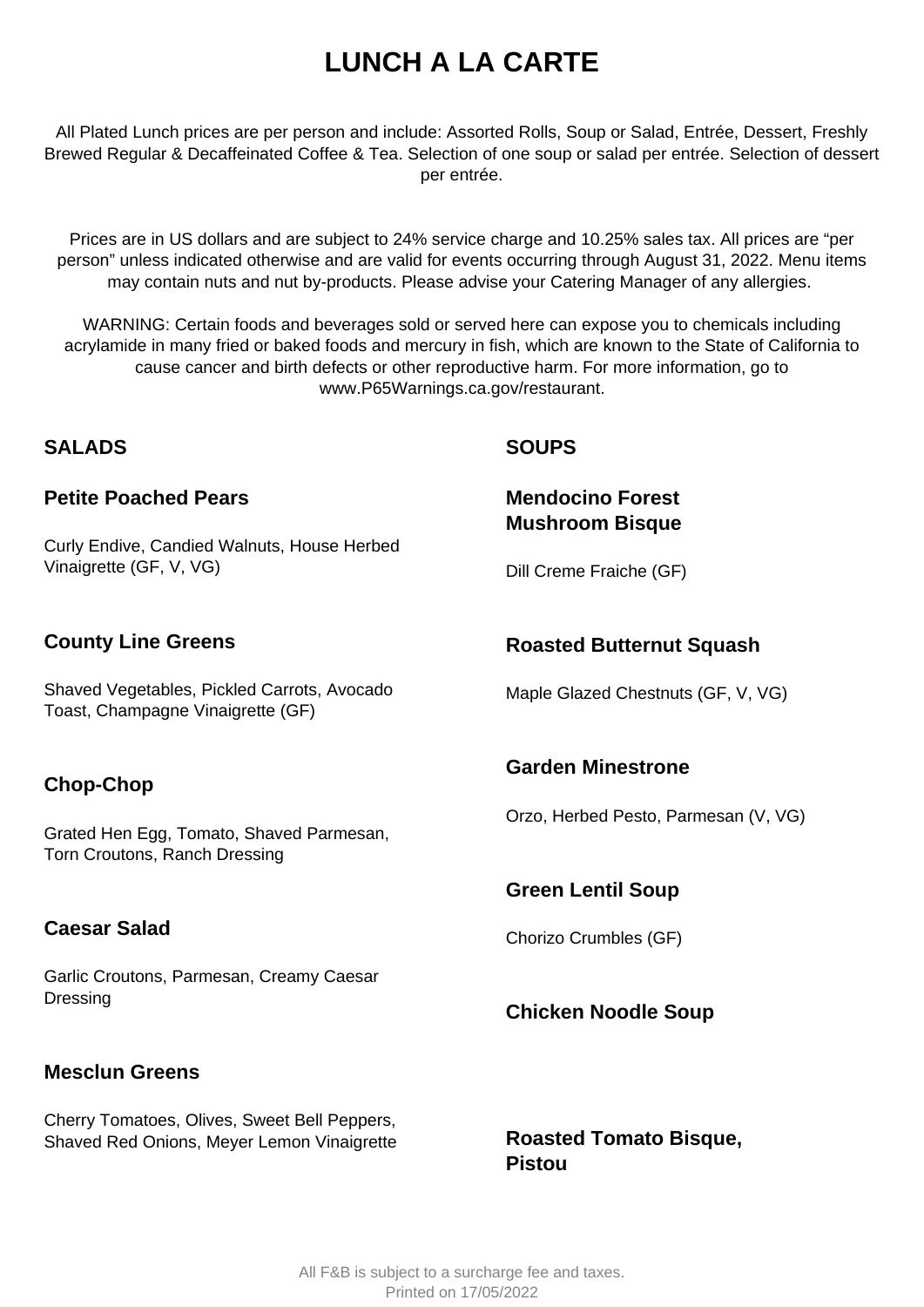### **POULTRY**

### **SEAFOOD**

| <b>Garlic &amp; Herb Roasted</b><br><b>Mary's Chicken</b>                            | 59 | <b>Honey Lavender</b><br><b>Lacquered Shrimp</b>                                         | 69 |
|--------------------------------------------------------------------------------------|----|------------------------------------------------------------------------------------------|----|
| Polenta, Oyster Mushrooms, Fine Beans, Sauce<br>Soubise                              |    | Charred Lemon Butter, Grilled Asparagus,<br><b>Blistered Herb Tomatoes, Jasmine Rice</b> |    |
| <b>Maple Glazed Chicken</b>                                                          | 59 | <b>Miso Marinated Cod</b>                                                                | 69 |
| Pancetta Lardons, Grilled Broccolini, Endive,<br>Rainbow Carrots, Farro, Chicken Jus |    | Sushi Rice, Furikake, Sesame Spinach, Pickled<br>Ginger, Soy Glaze                       |    |
| <b>Grilled Lemongrass</b><br><b>Chicken Breast</b>                                   | 59 | <b>Catch of the Day</b>                                                                  | 69 |
| Shiitake Mushroom & Shallots, Sake Soy Glaze,<br><b>Seared Garlic Green Beans</b>    |    | Sage Gnocchi, Carrots, Caramelized Fennel<br>Cream                                       |    |
|                                                                                      |    |                                                                                          |    |
| <b>MEATS</b>                                                                         |    | <b>VEGETARIAN</b>                                                                        |    |
| <b>12 Hour Braised Beef</b><br><b>Short Ribs</b>                                     | 75 | <b>Mushroom &amp; Caramelized</b><br><b>Onion Ravioli</b>                                | 56 |
| Chive Citrus Carrots, Roasted Garlic & Whipped<br>Potato Puree,<br>Cabernet Jus (GF) |    | Vegetable Saute, Grated Parmesan (VG)                                                    |    |
|                                                                                      |    | <b>Vadouvan Spiced Lentil &amp;</b><br><b>Potato Stew</b>                                | 56 |
| <b>Za'atar Spiced Rack of</b><br>Lamb                                                | 75 | Cured Tomato, Crisp Shallots (GF, V)                                                     |    |
| Cous Cous, Tomato Olive Compote, Seasonal<br>Vegetable Trio                          |    | <b>Roasted Vegetable</b><br><b>Canneloni</b>                                             | 56 |
| <b>Grilled NY Steak</b>                                                              | 75 | Braised Beech Mushrooms, Spinach, Tomato<br>Emulsion                                     |    |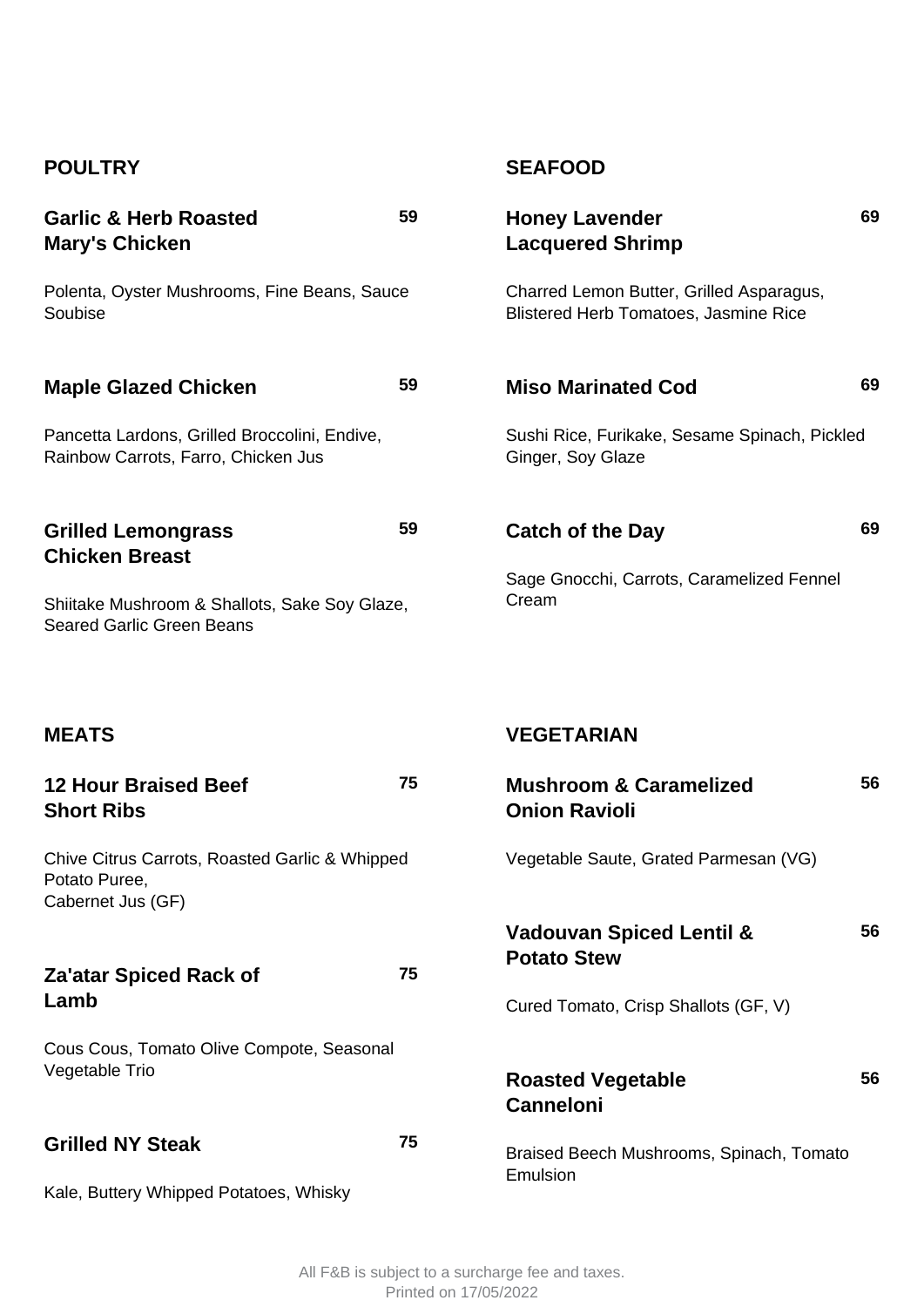Peppercorn Jus (GF)

### **DESSERTS**

**Lemon Tart**

**Chocolate Tart**

**Seasonal Fruit Tart**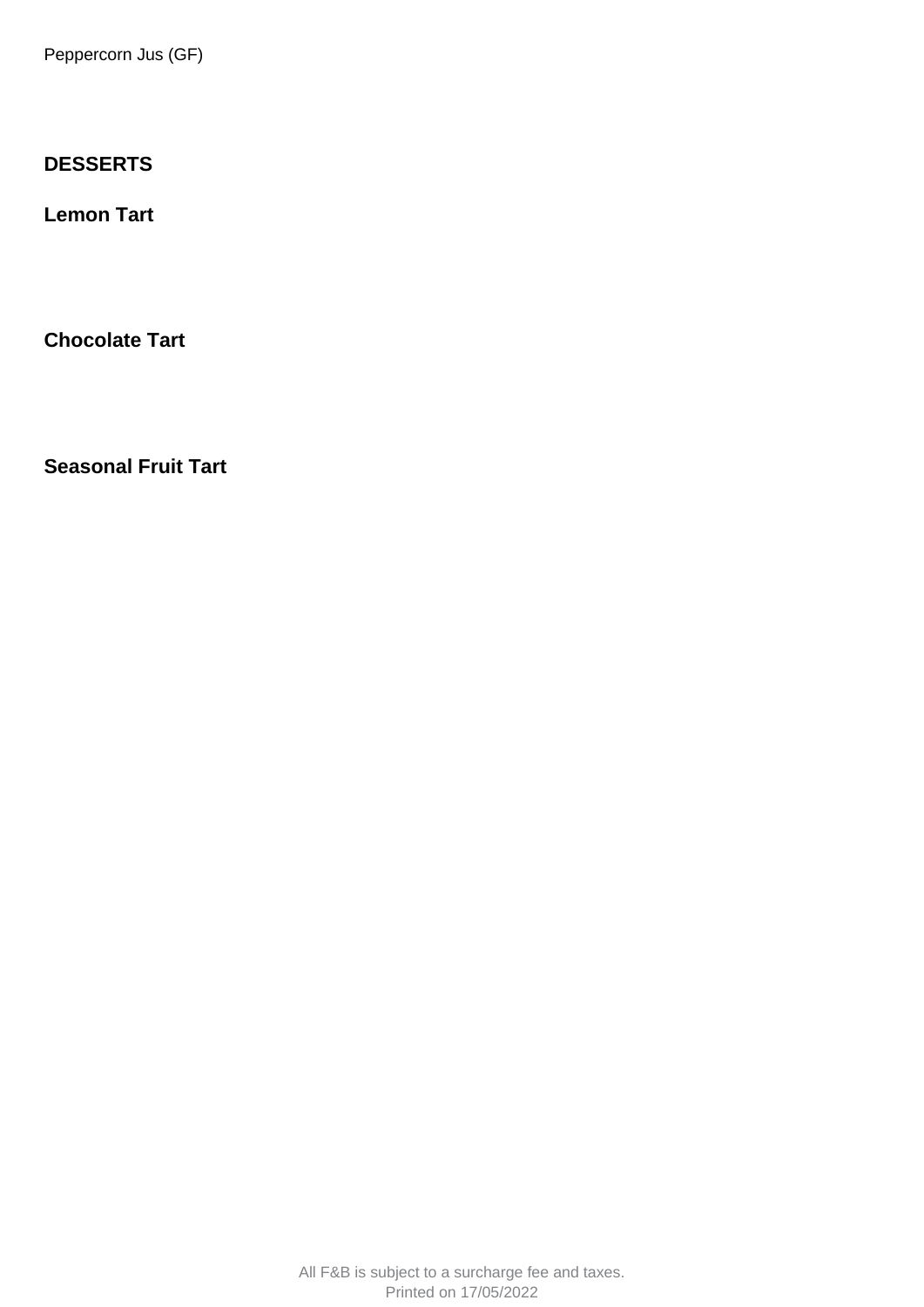

### **RECEPTION HORS D'OEUVRES**

Prices are in US dollars and are subject to 24% service charge and 10.25% sales tax. All prices are "per person" unless indicated otherwise and are valid for events occurring through August 31, 2022. Menu items may contain nuts and nut by-products. Please advise your Catering Manager of any allergies.

| <b>COLD CANAPES</b>                                |    | <b>HOT HORS D'OEUVRES</b>                                        |                 |
|----------------------------------------------------|----|------------------------------------------------------------------|-----------------|
| <b>Mushroom Duxelle</b><br><b>Crostini</b>         | 9  | <b>Garlic &amp; Ginger Shrimp</b>                                | 10 <sup>1</sup> |
| Truffle Oil (V)                                    |    | (GF)                                                             |                 |
| <b>Mini Corn Tostone</b>                           | 12 | <b>Bacon Wrapped Scallops</b>                                    | 12 <sup>2</sup> |
| Crab Salad, Chipotle Aioli                         |    | Saffron Aioli (GF)                                               |                 |
|                                                    |    | <b>Arancini</b>                                                  | 10 <sub>1</sub> |
| Aji Amarillo Vegetable<br><b>Ceviche</b>           | 10 | Romesco Sauce (V)                                                |                 |
| (GF, V, VG)                                        |    |                                                                  |                 |
|                                                    |    | <b>Forest Mushroom &amp; Laurel</b><br><b>Chenel Goat Cheese</b> | 9               |
| <b>Prosciutto Wrapped</b><br><b>Asparagus (GF)</b> | 10 | Quiche (V)                                                       |                 |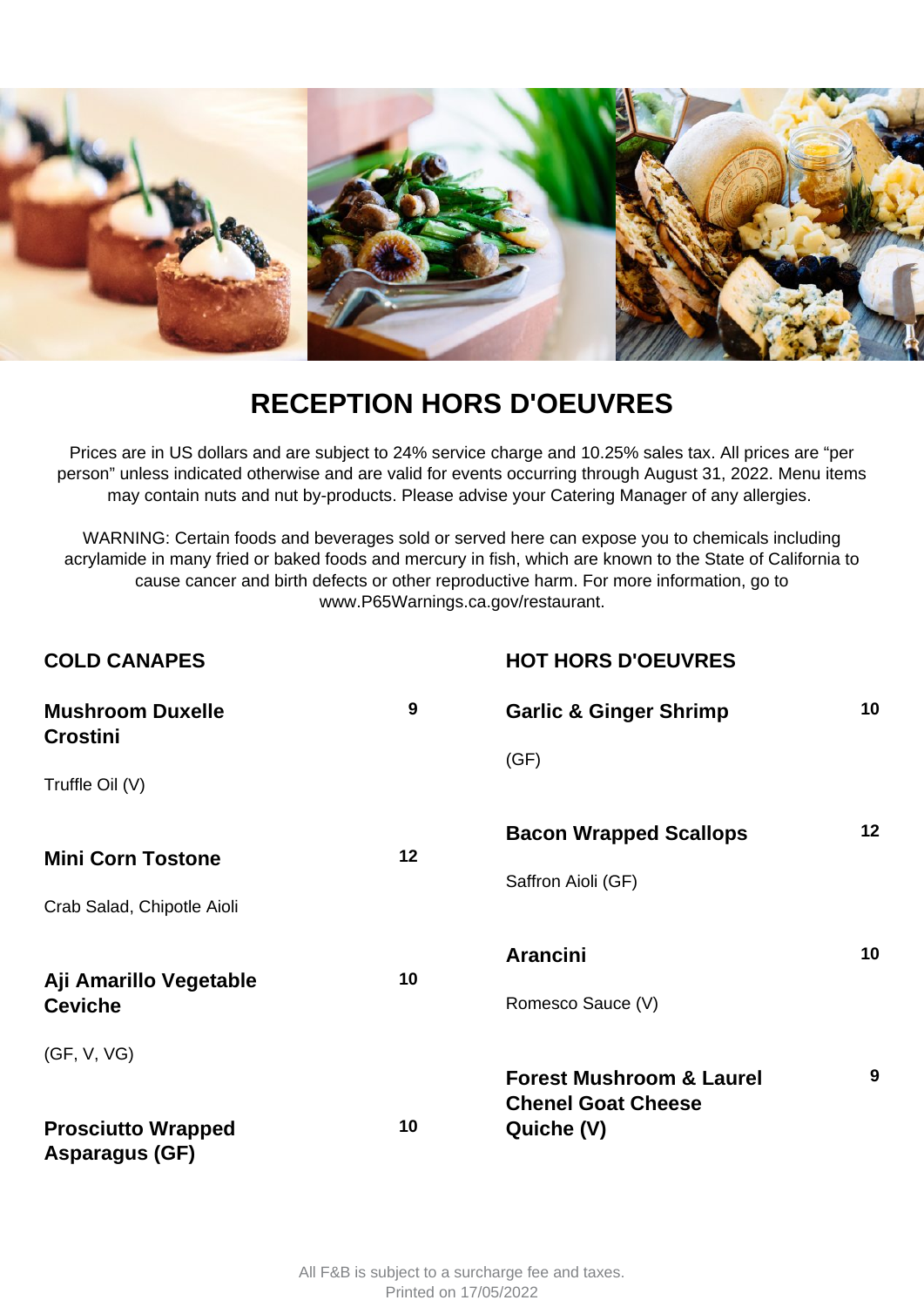| <b>Seafood Ceviche,</b><br><b>Cucumber Cup</b>                                        | 12 | <b>Vegetable Spring Rolls</b><br>Ponzu-Plum Sauce | 10 |
|---------------------------------------------------------------------------------------|----|---------------------------------------------------|----|
| (GF)                                                                                  |    | <b>Thai Beef Satay</b>                            | 10 |
| <b>Marinated Artichoke</b><br><b>Bruschetta (VG)</b>                                  | 9  | <b>Spicy Peanut Sauce</b>                         |    |
|                                                                                       |    | <b>Miniature Beef Wellington</b>                  | 14 |
| <b>Minted Ricotta,</b><br><b>Caramelized Onion &amp;</b><br>Portobello Bruschetta (V) | 9  |                                                   |    |
| <b>Cured Vodka Salmon,</b><br><b>Blinis, Chive &amp; Caviar</b>                       | 12 |                                                   |    |
| <b>Steak &amp; Blue-New York</b><br><b>Steak, Crumbled Blue</b><br><b>Cheese</b>      | 13 |                                                   |    |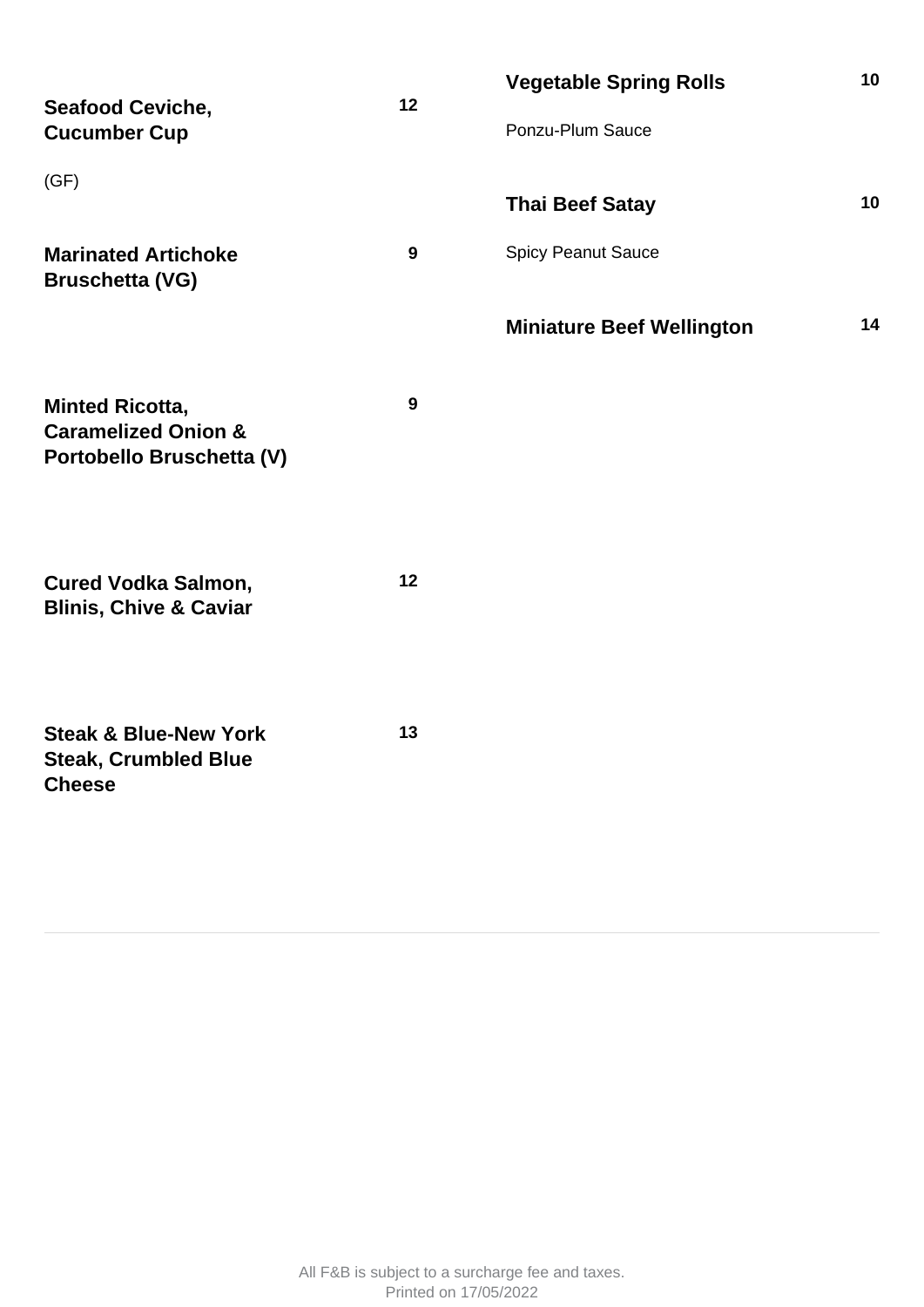### **RECEPTION PRESENTATIONS AND DISPLAYS**

Prices are in US dollars and are subject to 24% service charge and 10.25% sales tax. All prices are "per person" unless indicated otherwise and are valid for events occurring through August 31, 2022. Menu items may contain nuts and nut by-products. Please advise your Catering Manager of any allergies.

WARNING: Certain foods and beverages sold or served here can expose you to chemicals including acrylamide in many fried or baked foods and mercury in fish, which are known to the State of California to cause cancer and birth defects or other reproductive harm. For more information, go to www.P65Warnings.ca.gov/restaurant.

| <b>ANTIPASTO</b>                                                                                                                                                                                                                                                                                                                                                                               | 26           | <b>CHARCUTERIE DISPLAY</b>                                                                                                                                                                                                                                                                                                                                                                                                                                                       | 29                |
|------------------------------------------------------------------------------------------------------------------------------------------------------------------------------------------------------------------------------------------------------------------------------------------------------------------------------------------------------------------------------------------------|--------------|----------------------------------------------------------------------------------------------------------------------------------------------------------------------------------------------------------------------------------------------------------------------------------------------------------------------------------------------------------------------------------------------------------------------------------------------------------------------------------|-------------------|
| Char Grilled Peppers, Zucchini, Eggplant,<br><b>Zinfandel Marinated</b><br>Mushrooms, Castelvetrano Olives, Castroville<br>Artichokes, Salami, Crostini & Grissini                                                                                                                                                                                                                             |              | <b>Local Artisans</b><br>Salami, Prosciutto, Coppa, Olives, Pickled<br>Carrots, Onion Jam,<br>Mostarda, Grainy Mustard, Crostini & Grissini,<br><b>Baguette</b>                                                                                                                                                                                                                                                                                                                  |                   |
| <b>SALAD STATION</b>                                                                                                                                                                                                                                                                                                                                                                           | 28           | <b>CALIFORNIA CHEESE</b><br><b>TRAIL</b>                                                                                                                                                                                                                                                                                                                                                                                                                                         |                   |
| County Line Greens, Treviso, Baby Arugula,<br>Watercress, Lolla Rossa<br>Smoked Chicken, Applewood Bacon, Hen Egg<br>Point Reyes Blue Cheese, Aged Cheddar Cubes,<br><b>Goat Cheese</b><br>Grape Tomato, Cucumber, Shredded Carrot<br>Marcona Almonds, Sunflower Seeds, Toasted<br>Pepitas<br>Lemon Vinaigrette, Roasted Shallot Vinaigrette,<br>Aged Balsamic,<br>Extra-Virgin Olive Oil (GF) |              | Selection of 3 28<br>Selection of 4 31<br>Selection of 5 35<br>Marin French Camembert, Petaluma - Cow<br>Laura Chenel Cabecou, Sonoma - Goat, Herb &<br>Olive Oil<br>Cypress Grove Humboldt Fog, Marin - Goat &<br>Ash<br>Bellwether Carmody, Valley Ford - Sheep<br>Fiscalini Aged Cheddar, Stanislaus County -<br>Cow<br>Point Reyes Blue, Point Reyes - Cow<br>Includes: Central Valley Grapes, Dried Fruit &<br>Nuts,<br><b>Breadsticks &amp; Rustic Flat Bread Crackers</b> |                   |
| <b>SUSHI</b>                                                                                                                                                                                                                                                                                                                                                                                   | 96 per dozen | <b>SANTA BARBARA</b><br><b>SMOKEHOUSE SALMON</b>                                                                                                                                                                                                                                                                                                                                                                                                                                 | 325 per<br>salmon |
| (Minimum of 8 dozen)                                                                                                                                                                                                                                                                                                                                                                           |              |                                                                                                                                                                                                                                                                                                                                                                                                                                                                                  |                   |
| Selection of: Maki, Nigiri & Sashimi including<br>Tuna, Salmon,<br>Shrimp & Yellowtail                                                                                                                                                                                                                                                                                                         |              | Lavash, Baguette, Ficelle Crisps<br>Creme Fraiche, Capers<br>Pickled Red Onion & Fennel Salad, Lemon Oil                                                                                                                                                                                                                                                                                                                                                                         |                   |

California Rolls & Signature Rolls

Wasabi, Pickled Ginger, Soy Sauce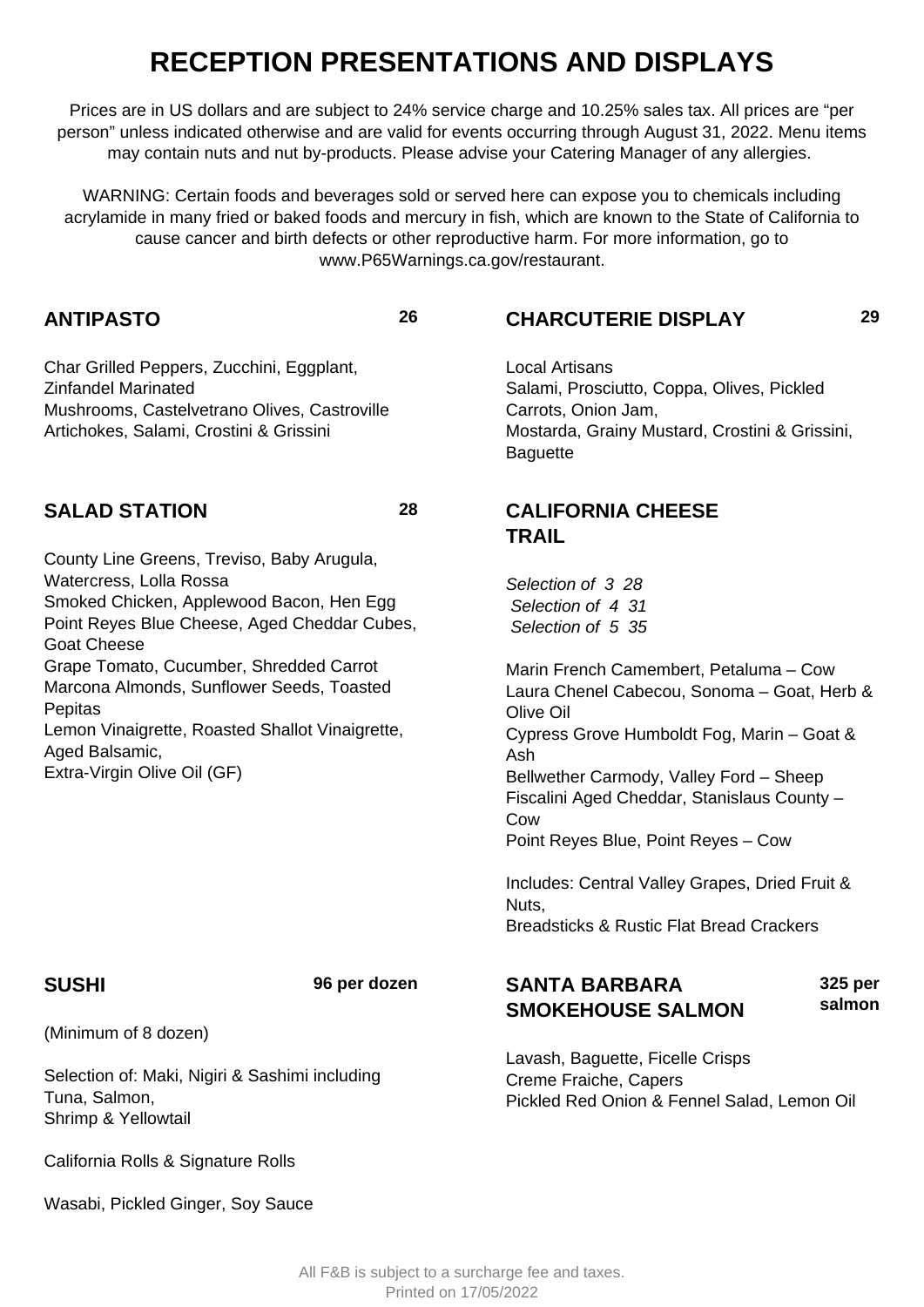### **LATE NIGHT SLIDER BAR 30**

Ancho & Lime Pulled Pork Sliders Angus Beef Sliders Mini Lobster Rolls Black Bean Quinoa Veggie Sliders

Artisan Salt, Tapatio Hot Sauce, Butter Lettuce, **Tomatoes** Red Onion, House Made Chips

### **MISSION STREET TACO BAR**

**48**

Grilled Carne Asada Tacos – Roasted Chipotle Salsa, Pickled Red Onion

Grilled Pollo Asado Tacos – Cilantro-Lime Chimichurri, Apple-Fennel Slaw

Seared Local Rock Fish Tacos – Aleppo Crema, Grilled Pineapple Salsa

Grilled Veggie Tacos – Queso Fresco, Avocado

Corn Tortilla Chips – Pico De Gallo

### **CARNAROLI RISOTTO STATION**

Wild Mushroom Risotto – Pancetta & Goat Cheese (V) Sweet Charred Corn Risotto – Arugula, Manchego Cheese, Shallot Confit Red Beet Risotto – Pea Shoots & Shaved Pecorino (V)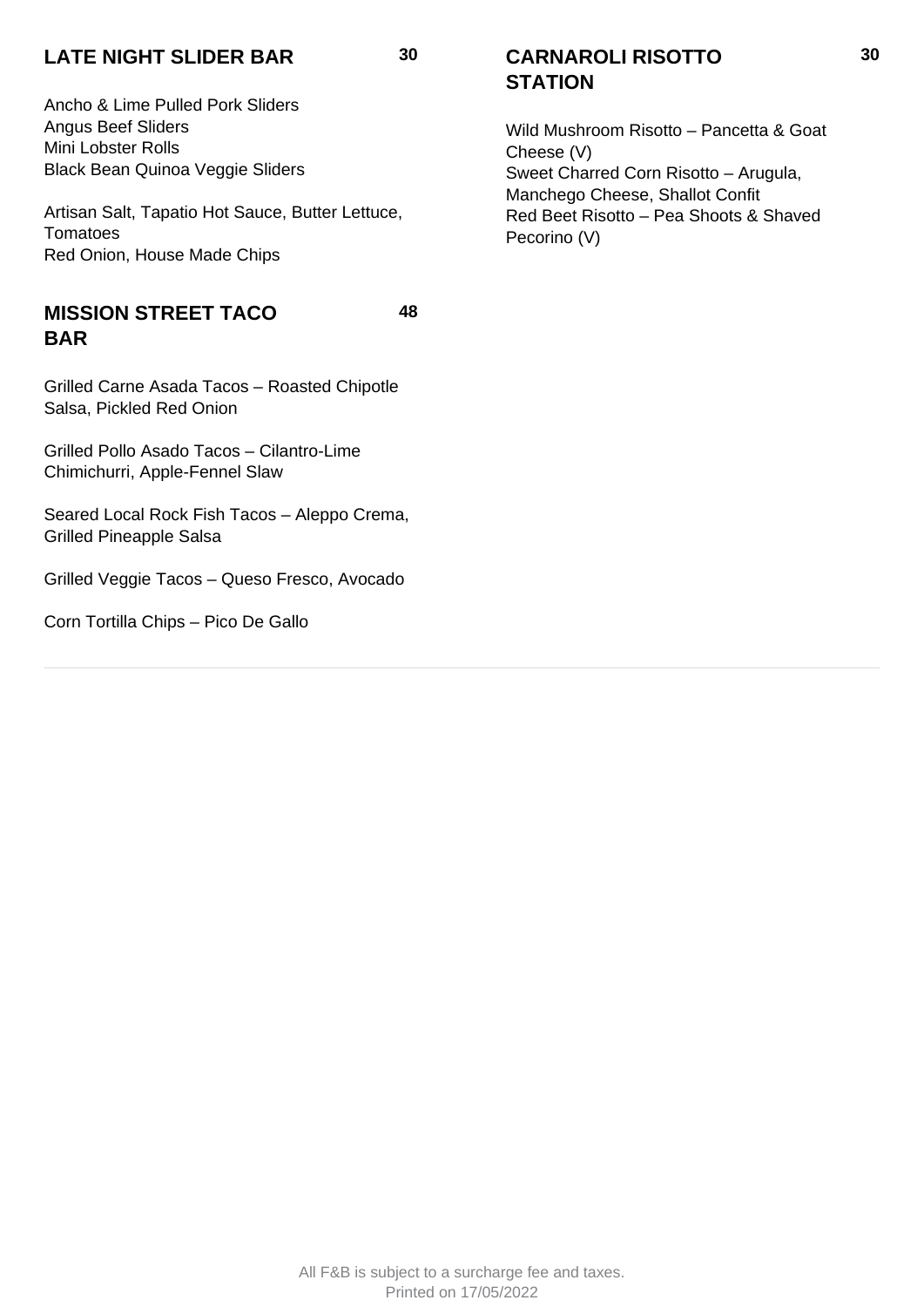# **CARVING STATIONS**

Prices are in US dollars and are subject to 24% service charge and 10.25% sales tax. All prices are "per person" unless indicated otherwise and are valid for events occurring through August 31, 2022. Menu items may contain nuts and nut by-products. Please advise your Catering Manager of any allergies.

WARNING: Certain foods and beverages sold or served here can expose you to chemicals including acrylamide in many fried or baked foods and mercury in fish, which are known to the State of California to cause cancer and birth defects or other reproductive harm. For more information, go to www.P65Warnings.ca.gov/restaurant.

| <b>WHOLE ROASTED CITRUS-</b><br><b>FENNEL SALMON</b>             | <b>375 each</b> | <b>HOUSE SPICED RUBBED</b><br><b>BRISKET</b>                                                                                                                      | 475 each |
|------------------------------------------------------------------|-----------------|-------------------------------------------------------------------------------------------------------------------------------------------------------------------|----------|
| (Serves 30-40)                                                   |                 | <b>Naturally Raised Beef</b>                                                                                                                                      |          |
| Charred Lemons, Maple-Miso Mustard                               |                 | (Serves 20-25)                                                                                                                                                    |          |
| Warm Yukon Gold Potato Salad, Lemon, Thyme                       |                 | Slow Cooked, Grilled Onions, Ancho BBQ Sauce                                                                                                                      |          |
|                                                                  |                 | Meal Includes: Brioche Rolls, Chimichurri, Au<br>Jus, Smoked Sea<br>Salt, Creamy Horseradish, Selection of Mustards<br>Warm Yukon Gold Potato Salad, Lemon, Thyme |          |
| <b>PISTACHIO CRUSTED</b><br><b>PORK LOIN</b>                     | 500 each        | <b>NATURAL STRIPLOIN</b><br><b>Naturally Raised Beef</b>                                                                                                          | 800 each |
| <b>Naturally Raised Beef</b>                                     |                 | (Serves 35-40)                                                                                                                                                    |          |
| (Serves 40-45)                                                   |                 |                                                                                                                                                                   |          |
| Date & Fig Mustardo, Apricot jus                                 |                 | Meal Includes: Brioche Rolls, Chimichurri, Au<br>Jus, Smoked Sea<br>Salt, Creamy Horseradish, Selection of Mustards                                               |          |
| Meal Includes: Brioche Rolls, Chimichurri, Au<br>Jus, Smoked Sea |                 | Warm Yukon Gold Potato Salad, Lemon, Thyme                                                                                                                        |          |

Salt, Creamy Horseradish, Selection of Mustards Warm Yukon Gold Potato Salad, Lemon, Thyme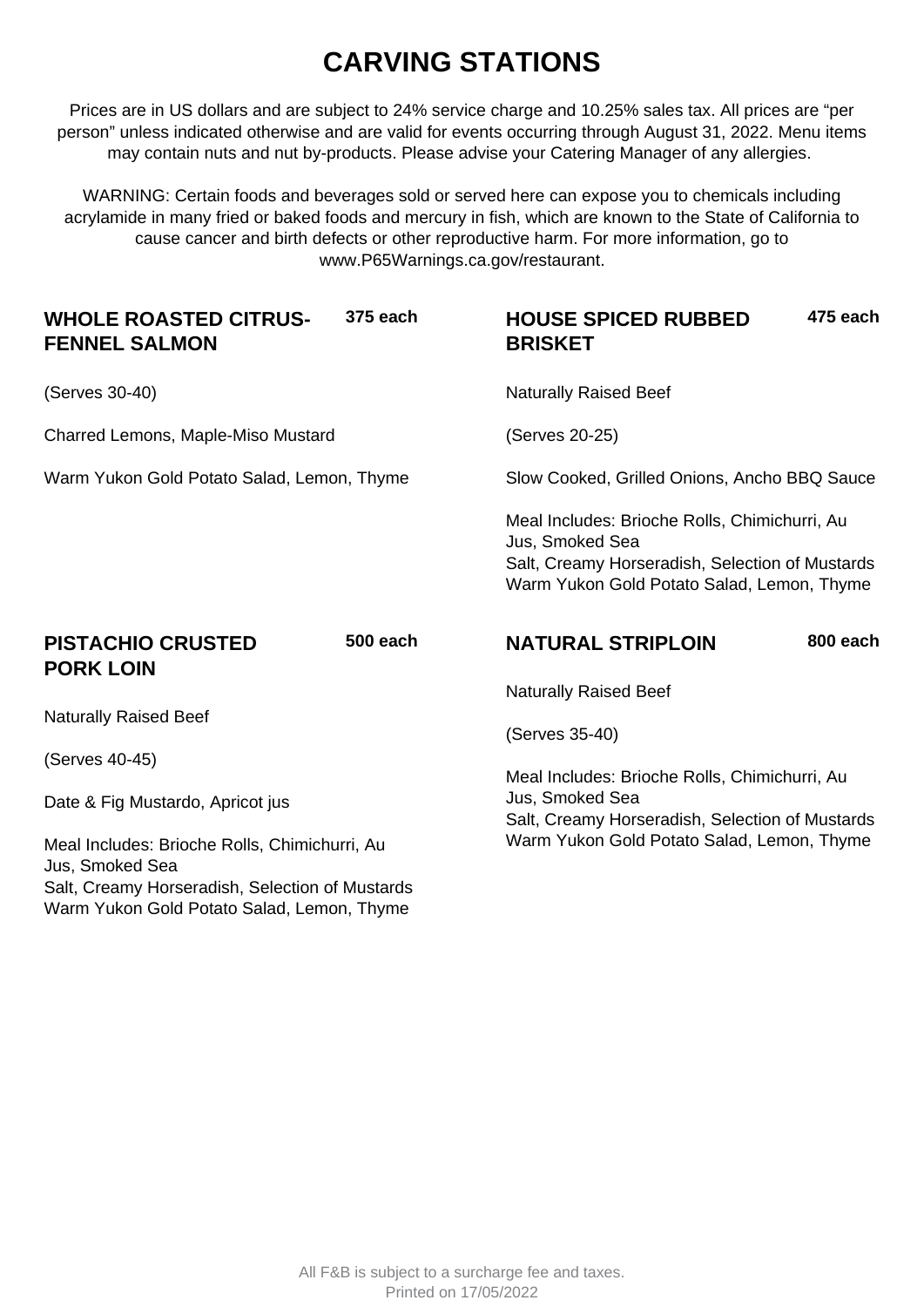

### **DINNER A LA CARTE**

**All Plated Dinner prices are per person and are based on a three course dinner including: Assorted Rolls, Soup or Salad, Entrée, Dessert, Freshly Brewed Regular & Decaffeinated Coffee & Tea. Selection of one soup or salad per entrée. Selection of dessert per entrée. If fourth course is requested, an additional \$14.00 per person If one more than one entrée is selected, the menu price is based on the highest selection**

Prices are in US dollars and are subject to 24% service charge and 10.25% sales tax. All prices are "per person" unless indicated otherwise and are valid for events occurring through August 31, 2022. Menu items may contain nuts and nut by-products. Please advise your Catering Manager of any allergies.

WARNING: Certain foods and beverages sold or served here can expose you to chemicals including acrylamide in many fried or baked foods and mercury in fish, which are known to the State of California to cause cancer and birth defects or other reproductive harm. For more information, go to www.P65Warnings.ca.gov/restaurant.

### **SOUPS**

### **Pea Veloute**

with Creme Fraiche, Mint Pesto (GF, V)

### **Creamy Chickpea & Rosemary Soup**

with Crispy Pancetta (GF)

### **Puree of Sweet Corn, Braised Beef Cheek & Hominy Soup**

### **SALADS**

#### **Little Gem Caesar**

Parmesan, Herb Croutons, Bacon, Creamy Caesar Dressing

#### **Mesclun Greens**

Cherry Tomatoes, Olives, Sweet Bell Peppers, Shaved Red Onions, Meyer Lemon Vinaigrette

### **Roasted Pear**

Burrata, County Line Greens, Spiced Hazelnuts,

All F&B is subject to a surcharge fee and taxes. Printed on 17/05/2022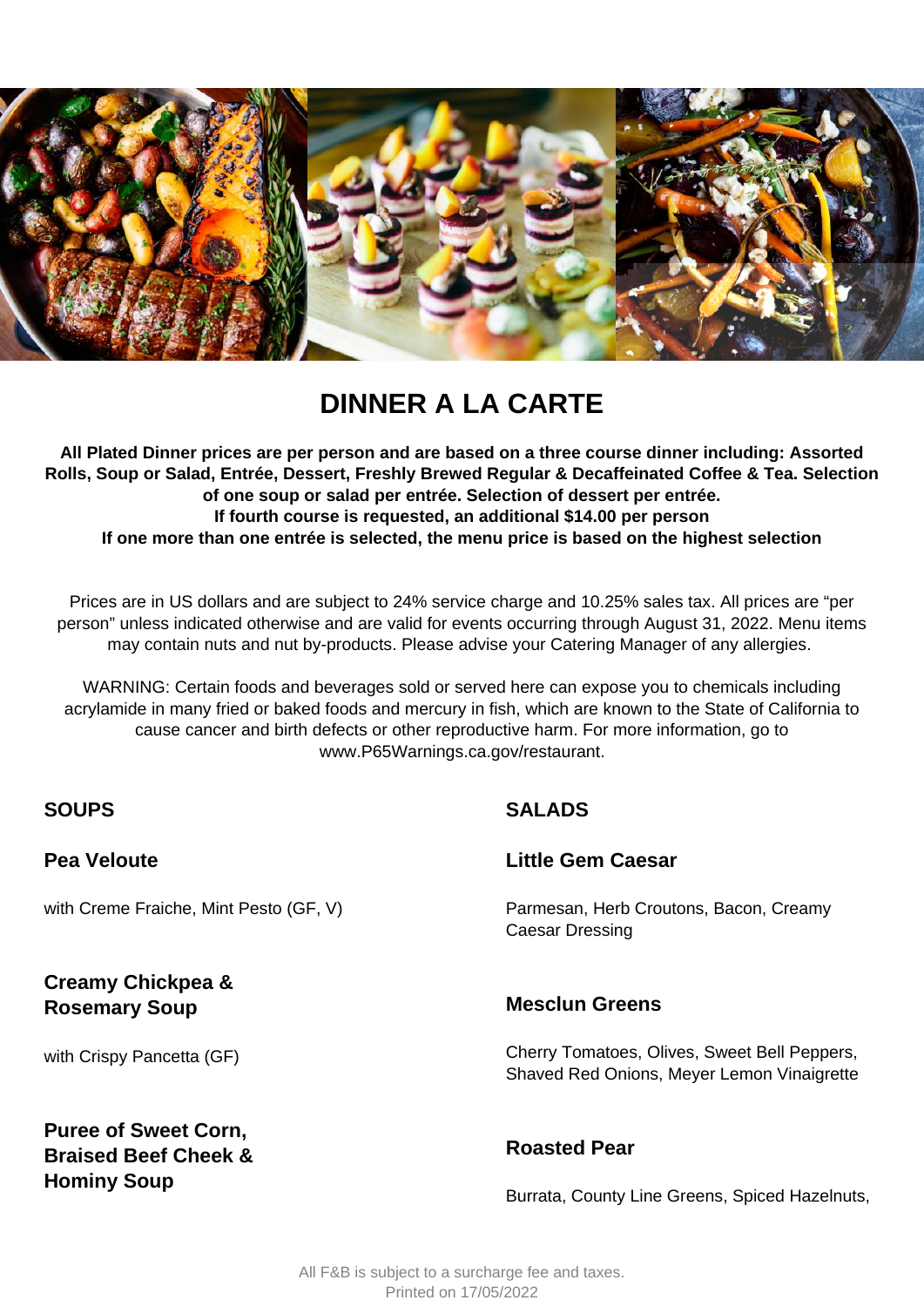Shallot Vinaigrette (GF, V)

### **Portobello & Mushroom Chowder**

with Roasted Celeriac

### **Chicken Vegetable**

with Pistou & Barley (GF)

### **Chicken Noodle Soup**

### **Heirloom Tomato Salad**

Santa Rosa Plums, Mizuna, Riesling Vinaigrette (GF, V)

### **Roasted Squash Panzanella**

Cherry Tomato, Ciabatta Crouton, Basil Vinaigrette (V)

### **Roasted Golden & Crimson Beet Salad**

Crumbled Goat Cheese, Truffle Salt, Crispy Beet Chips, Micro Arugula (V)

### **Roasted Tomato Bisque, Pistou**

### **MARY'S POULTRY**

### **Free Range Chicken "Milanese Style"**

Lemon Herb Parmesan Panko, Sun Dried Tomato Crushed Fingerlings, Baby Vegetables, Lemon Caper Beurre Blanc

### **Herb Marinated Chicken Breast**

Wild Mushroom Sherry Ragout, Blue Lake Beans, Roasted Garlic Mashed Potatoes

### **MEATS**

| 77 | <b>Cumin Crusted Pork Loin</b>                                              | 95 |
|----|-----------------------------------------------------------------------------|----|
|    | Bacon, Tomato & Hominy Hash, Crispy Brussels<br>Sprouts, Ginger-Apple Cider |    |
| ,  |                                                                             |    |
|    | <b>Grilled 8oz NY Steak</b>                                                 | 95 |
| 77 | Potato Puree, Baby Vegetables, Peppercorn Jus<br>(GF)                       |    |
|    | <b>Roasted Lamb Double</b><br><b>Chop</b>                                   | 95 |

Tuscan Bean Cassoulet, Broccoli Rabe, Lemon & Garlic, Beurre Rouge (GF)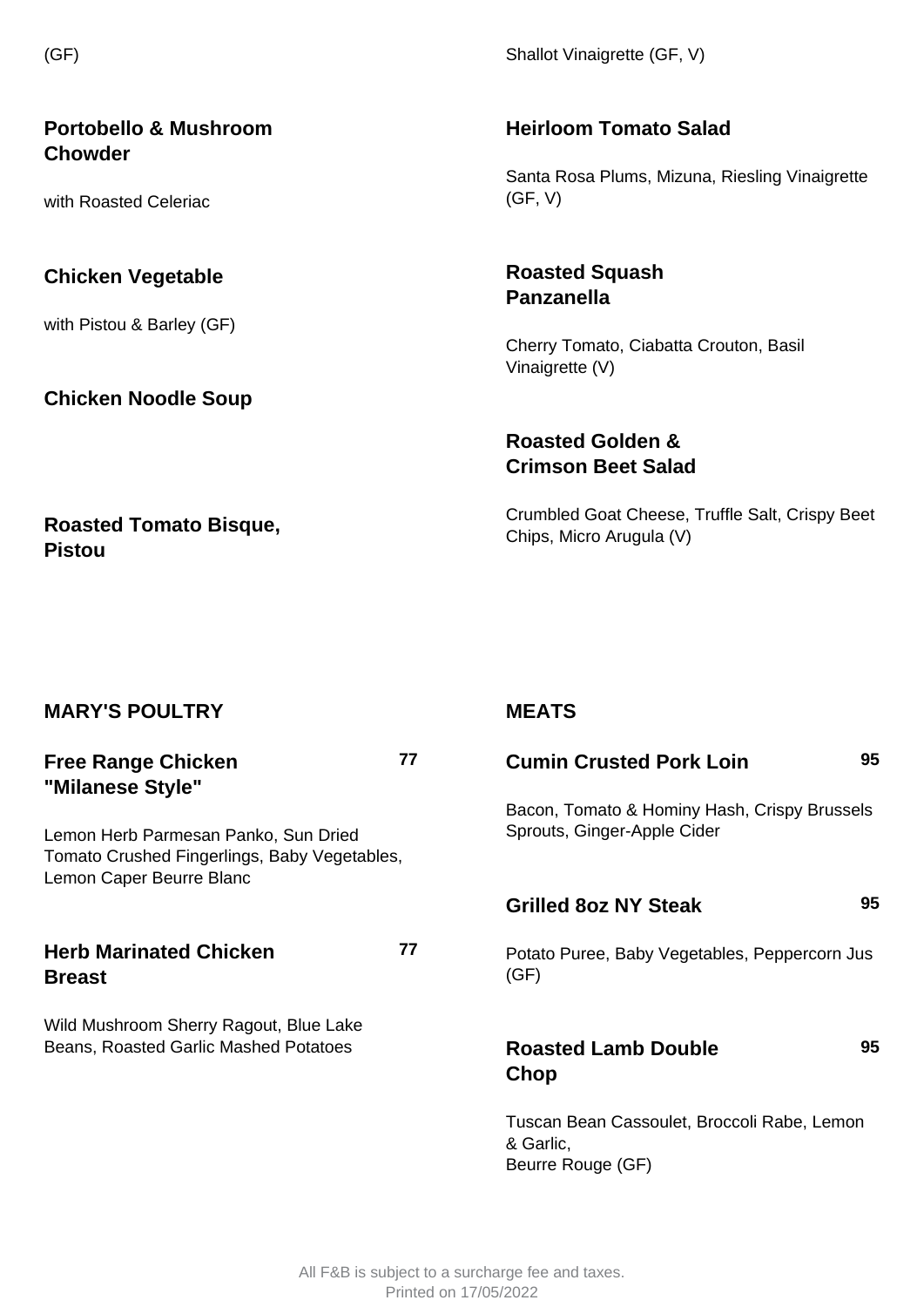### **SEAFOOD**

#### **VEGETARIAN**

| <b>Mahi Mahi</b><br>Charred Onion, Roasted Cauliflower, Crushed<br>Yukon Gold Potatoes &<br>Sunchokes, Soubise (GF) | <b>Market Price</b> | <b>Tagliatini "Mushroom</b><br><b>Bolognese" (Veg)</b>                                 | 77 |
|---------------------------------------------------------------------------------------------------------------------|---------------------|----------------------------------------------------------------------------------------|----|
| <b>Seared Seabass</b>                                                                                               | <b>Market Price</b> | <b>Roasted Beet &amp; Fennel</b><br><b>Risotto</b>                                     | 77 |
| (Subject to Availability)<br>Toybox Mushrooms, Lemon Gnocchi, Lacinato<br>Kale, Beurre Blanc                        |                     | Parmesan, Arugula, Lemon Oil (GF)                                                      |    |
| <b>Grilled Swordfish</b>                                                                                            | <b>Market Price</b> | <b>Mushroom and Onion</b><br><b>Ravioli</b>                                            | 77 |
| Escabeche, Toasted Cous Cous, Haricot Vert,<br><b>Fennel Escabeche</b>                                              |                     | With Spinach and Parmesan Cream                                                        |    |
| <b>DUO PLATES</b>                                                                                                   |                     | <b>DESSERTS</b>                                                                        |    |
| <b>ANGUS BEEF FILET</b><br><b>MIGNON &amp; ROSEMARY</b><br><b>GRILLED JUMBO SHRIMP</b>                              | 105                 | <b>Pistachio Panna Cotta</b><br>Sugared Strawberries, Pistachio Cake, Lemon<br>Crumble |    |
| Natural Jus, Whipped Potatoes, and Seasonal<br>Baby Vegetables (GF)                                                 |                     | <b>Chocolate Tart</b>                                                                  |    |
| <b>4oz BEEF TENDERLOIN &amp;</b><br><b>ROASTED SALMON</b>                                                           | 105                 |                                                                                        |    |

Beet & Fennel Risotto, Parmesan, Arugula (GF)

**MARY'S FREE RANGE CHICKEN BREAST & HERB CRUSTED SALMON**

Tarragon Pan Jus, Butter Poached Crab & Toybox Mushroom Risotto

**Meyer Lemon Meringue Pie**

**Chocolate Bomb**

Chocolate, Salted Caramel, Genoise

**105**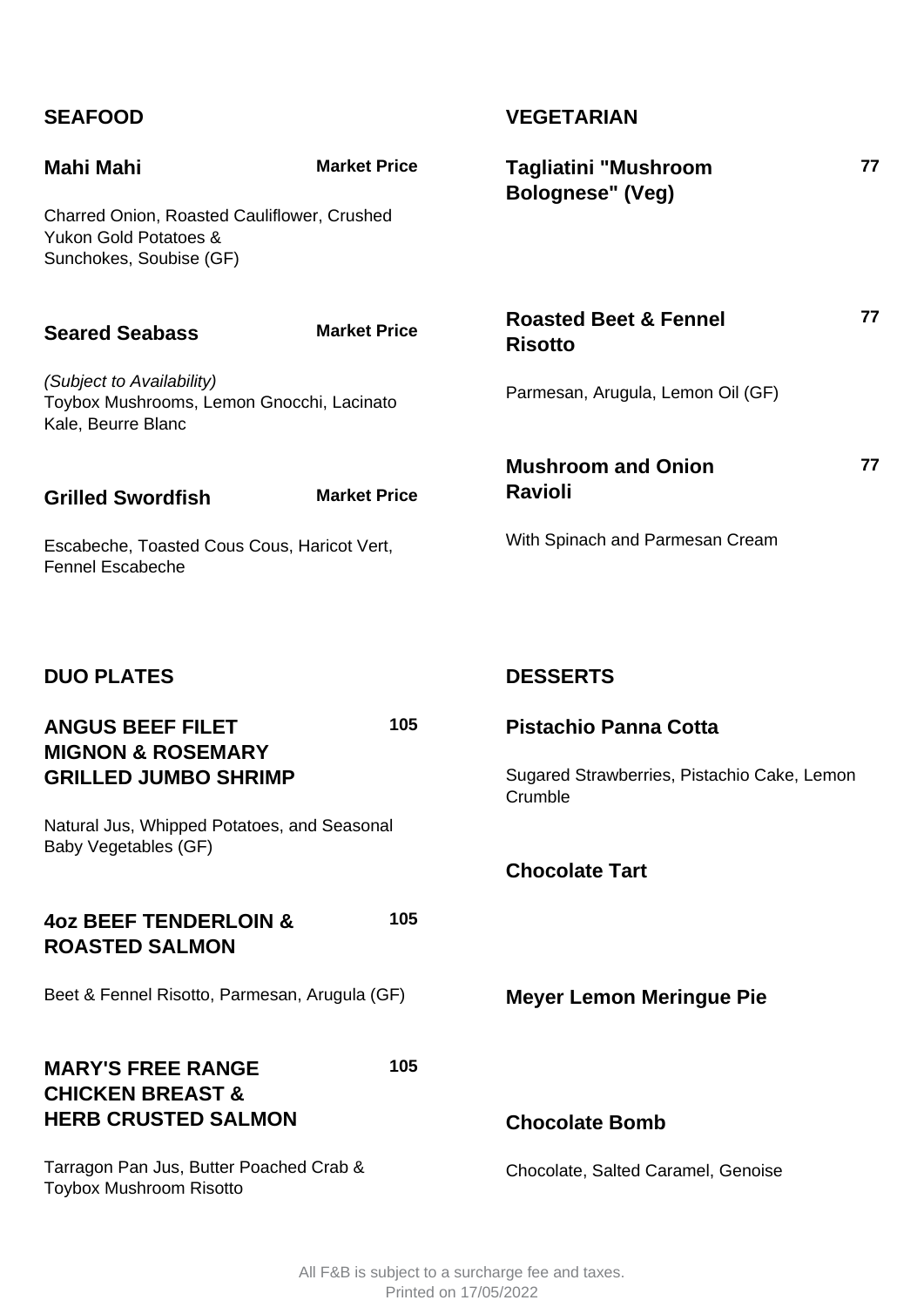**Market Price**

**Seasonal Fruit Tart**

### **4oz BEEF FILET & GRILLED DIVER SEA SCALLOP**

Madeira Butter Sauce (GF)

**Burnt Honey Olive Oil Cake**

**Chocolate Bar**

Fermented Banana, Salted Caramel, Ganache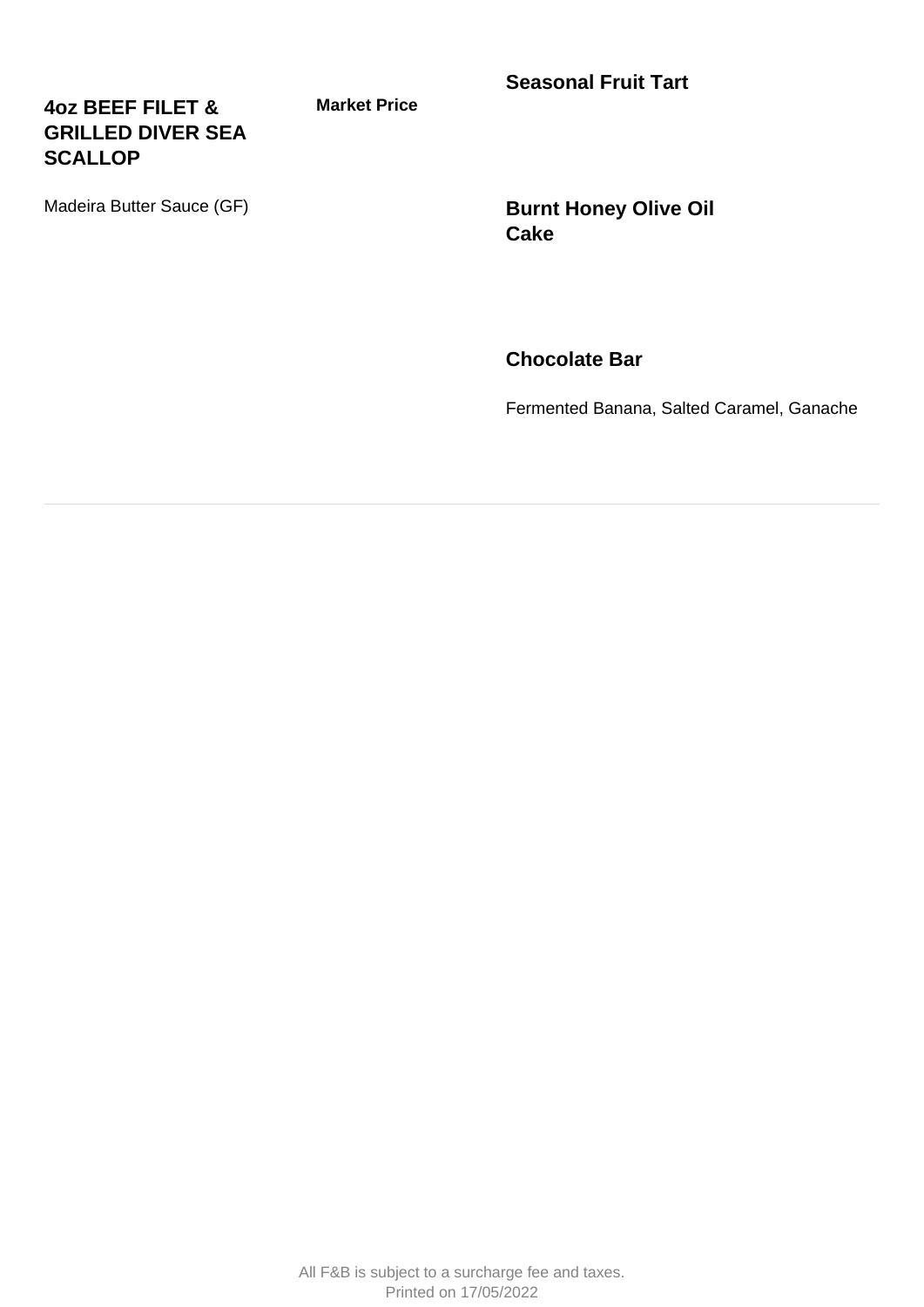### **DINNER BUFFET**

Minimum of 30 Guests. Less than 30 guests, a \$10.00 per person surcharge will be applied to the menu price.

Buffet pricing is based on two hours of service

Prices are in US dollars and are subject to 24% service charge and 10.25% sales tax. All prices are "per person" unless indicated otherwise and are valid for events occurring through August 31, 2022. Menu items may contain nuts and nut by-products. Please advise your Catering Manager of any allergies.

WARNING: Certain foods and beverages sold or served here can expose you to chemicals including acrylamide in many fried or baked foods and mercury in fish, which are known to the State of California to cause cancer and birth defects or other reproductive harm. For more information, go to www.P65Warnings.ca.gov/restaurant.

| <b>TASTE OF THE BAY</b>                                                                                                                                                                                                                                                                                                                                                                                                                                            | 150 | <b>AMERICAN TAVERN</b>                                                                                                                                                                                                                                                                                                                                                                                                                                                                                                                                     | 140 |
|--------------------------------------------------------------------------------------------------------------------------------------------------------------------------------------------------------------------------------------------------------------------------------------------------------------------------------------------------------------------------------------------------------------------------------------------------------------------|-----|------------------------------------------------------------------------------------------------------------------------------------------------------------------------------------------------------------------------------------------------------------------------------------------------------------------------------------------------------------------------------------------------------------------------------------------------------------------------------------------------------------------------------------------------------------|-----|
| <b>SOUP</b><br>Free Range Chicken & Vegetable Soup<br>Pistou                                                                                                                                                                                                                                                                                                                                                                                                       |     | <b>SOUP</b><br>New England Clam Chowder - Bacon, Oyster<br>Crackers                                                                                                                                                                                                                                                                                                                                                                                                                                                                                        |     |
| <b>EAST BAY</b><br>Di Stefano Burrata - Grilled Broccolini and Sweet<br>Peppers, Toy Box Tomatoes, Arugula Pesto (GF,<br>V)<br>Tri Color Roasted Delta Cauliflower Salad -<br><b>Caper Anchovy Vinaigrette</b><br>County Line Greens, Radish, Cherry Tomato,<br>Cucumber, Shaved Red Onion, Cilantro,<br>Peanuts, Sesame Soy Vinaigrette<br><b>SAN FRANCISCO</b><br>San Francisco Bamboo Steamed Hand-Made<br>Dim Sum - Chinese Mustard, Sweet Chili, Soy<br>Sauce |     | <b>SALADS</b><br>"405" Tostada - Avocado, Pickled Onions (V)<br>Vegetable & Seafood Ceviche (GF, V, VG)<br>Cobb Salad - County Line Greens, Hen Egg,<br>Chicken, Tomato, Applewood Bacon, Point<br>Reyes Blue Cheese, Cabernet Vinaigrette<br>Orecchiette Pasta - Grilled Mushrooms,<br>Scallions, Goat Cheese, Sherry Vinaigrette<br>Panzanella Salad - Romaine, Red Onions,<br>Peppers, Cucumber, Torn Ciabatta<br>"Pickles n' Slaw" - Spiralized Vegetables,<br>Pickle Chips, Vinaigrette (GF, V)<br>Clam Bake - Corn, Marble Potatoes, Chorizo<br>(GF) |     |
| Pacific Prawn Rice Noodles - Asian Vegetable<br>and Edamame Salad                                                                                                                                                                                                                                                                                                                                                                                                  |     | <b>ENTREES</b>                                                                                                                                                                                                                                                                                                                                                                                                                                                                                                                                             |     |
| Poached Calamari Salad - Citrus, Cilantro, Chili<br>(GF)                                                                                                                                                                                                                                                                                                                                                                                                           |     | Pork Loin - Bourbon BBQ Glazed, Wilted Napa<br>Cabbage (GF)                                                                                                                                                                                                                                                                                                                                                                                                                                                                                                |     |
| Hog Island Oysters, Jumbo Shrimp and Seaweed<br>- Lemon and Lime Wedges, Cocktail Sauce,                                                                                                                                                                                                                                                                                                                                                                           |     | Oaktown Spicy Lamb Meatballs - Vegetable<br>"Bolognese" (GF)                                                                                                                                                                                                                                                                                                                                                                                                                                                                                               |     |
| Mignonette, Tabasco (GF)                                                                                                                                                                                                                                                                                                                                                                                                                                           |     | Cast Iron Seared NY Steak - Gnocchi, Spinach,                                                                                                                                                                                                                                                                                                                                                                                                                                                                                                              |     |
| Roasted Pacific Rockfish Escabeche - Sonoma<br>County Mango Vinaigrette, Seared Baby Fennel,                                                                                                                                                                                                                                                                                                                                                                       |     | Mushrooms, Crispy Prosciutto<br>Vegetarian Bean Cassoulet - Crispy Onions,                                                                                                                                                                                                                                                                                                                                                                                                                                                                                 |     |
| Grilled Valencia Orange, Castelvetrano Olives<br>(GF)                                                                                                                                                                                                                                                                                                                                                                                                              |     | Roasted Mushrooms (V)                                                                                                                                                                                                                                                                                                                                                                                                                                                                                                                                      |     |
| Classic Bay Area Seafood Cioppino, Pier 39                                                                                                                                                                                                                                                                                                                                                                                                                         |     | <b>DESSERTS</b>                                                                                                                                                                                                                                                                                                                                                                                                                                                                                                                                            |     |
| Market Fish - Oven Roasted Tomato & Fennel                                                                                                                                                                                                                                                                                                                                                                                                                         |     | Butterscotch Pudding - Brown Sugar Custard,                                                                                                                                                                                                                                                                                                                                                                                                                                                                                                                |     |
| (additional \$8.00)                                                                                                                                                                                                                                                                                                                                                                                                                                                |     | Scotch Scented Strawberries (GF)<br>Seasonal Crostata - Seasons Best Fruits &                                                                                                                                                                                                                                                                                                                                                                                                                                                                              |     |
| THE TOWN                                                                                                                                                                                                                                                                                                                                                                                                                                                           |     | <b>Poppy Seed Custard</b>                                                                                                                                                                                                                                                                                                                                                                                                                                                                                                                                  |     |

THE TOWN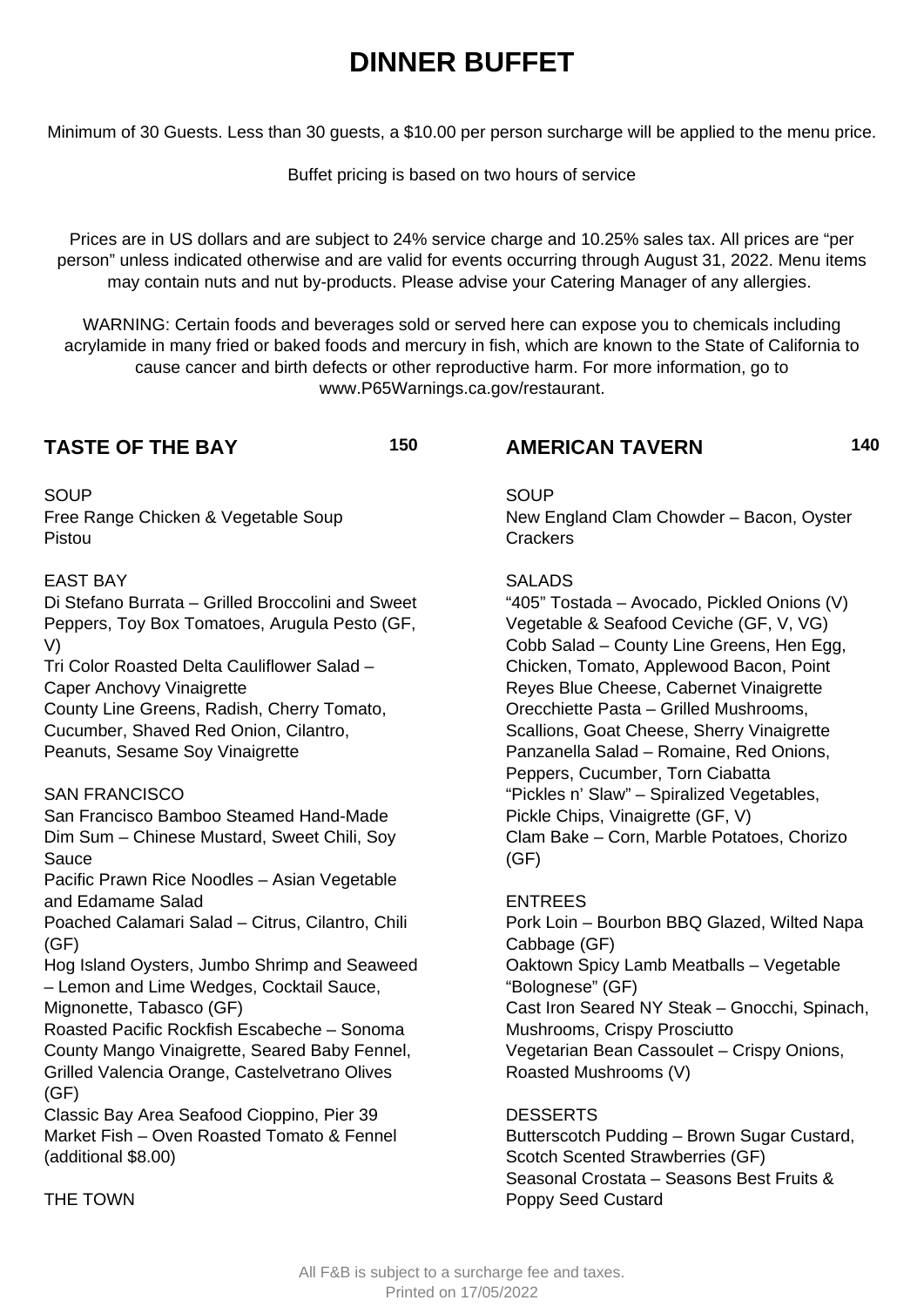Grilled "Santa Maria" Style Skirt Steak – Savory Spice Rub, Romano Beans, Grilled Red Bliss Potatoes (GF) Maple Glazed Pork Loin – Fresh Herbs, Dinosaur Kale, Scarlet Quinoa, Dried Cherries (GF) Citrus Roasted Chicken – Wild Mushrooms, Red Wine Jus (GF) Mushroom & Caramelized Onion Ravioli – Roasted Shallot Vinaigrette, Blistered Tomatoes, Grilled Radicchio, Pecornio (V)

#### BERKELEY'S FINEST CAKE BAR

Sri Lankan Love – Spiced Semolina Cake, Toasted Cashews, Rose Sugar Oolong Pop – Tea Infused Pound Cake with a Sweet Milk Tea Glaze Malted Strawberry – Sponge Cake with Strawberry Jam and Malted Strawberry **Buttercream** Devils Food Delight – Chocolate Cake, Dark Chocolate Ganache, Crunchy Chocolate Pearls Garden Carrot-Parsnip – Carrot & Parsnip Cake, Pineapple Jam & Sunflower Butter Ganache Freshly Brewed Regular & Decaffeinated Coffee, Lot 35 Teas

#### **THE CLAREMONT TABLE 105**

Vegetarian Chili, Aleppo Spice (GF) Chicken & Lettuce Tacos, Pico de Gallo Vegetable, Tofu Lettuce Tacos, Pico de Gallo Norcal Seafood Antipasti – Calamari, Mussels, Tuna, Fennel, Radish, Cocktail Sauce, Citrus (GF) Zucchini, Pine Nut & Tomato Noodles – Carrot, Lime, Dijon, Salad, Flat Leaf Parsley

Burmese Salad – Fermented Tea Leaves, Kale, Cabbage, Bean Sprouts, Chilies, Peanuts, Soy Beans, Pumpkin Seeds, Lime Chili Vinaigrette (GF)

BUILD YOUR OWN SALAD County Line Greens, Treviso, Baby Arugula, Watercress, Lola Rosa, Applewood Bacon, Point Reyes Blue Cheese, Aged Cheddar, Cabacou Goat Cheese, Grape Tomato, Cucumber, Shredded Carrot, Roasted Artichoke Hearts, Marcona Almonds, Hearts of Palm, Lemon Vinaigrette, Roasted Shallot Vinaigrette, Aged Balsamic, Extra-Virgin Olive Oil (GF)

Hazelnut-Ricotta Tartlet – Chocolate Flaked Ricotta, Hazelnut Crust Elderflower Angel Food Cake – Cassis Curd & Elderflower Chantilly

Freshly Brewed Regular & Decaffeinated Coffee, Lot 35 Teas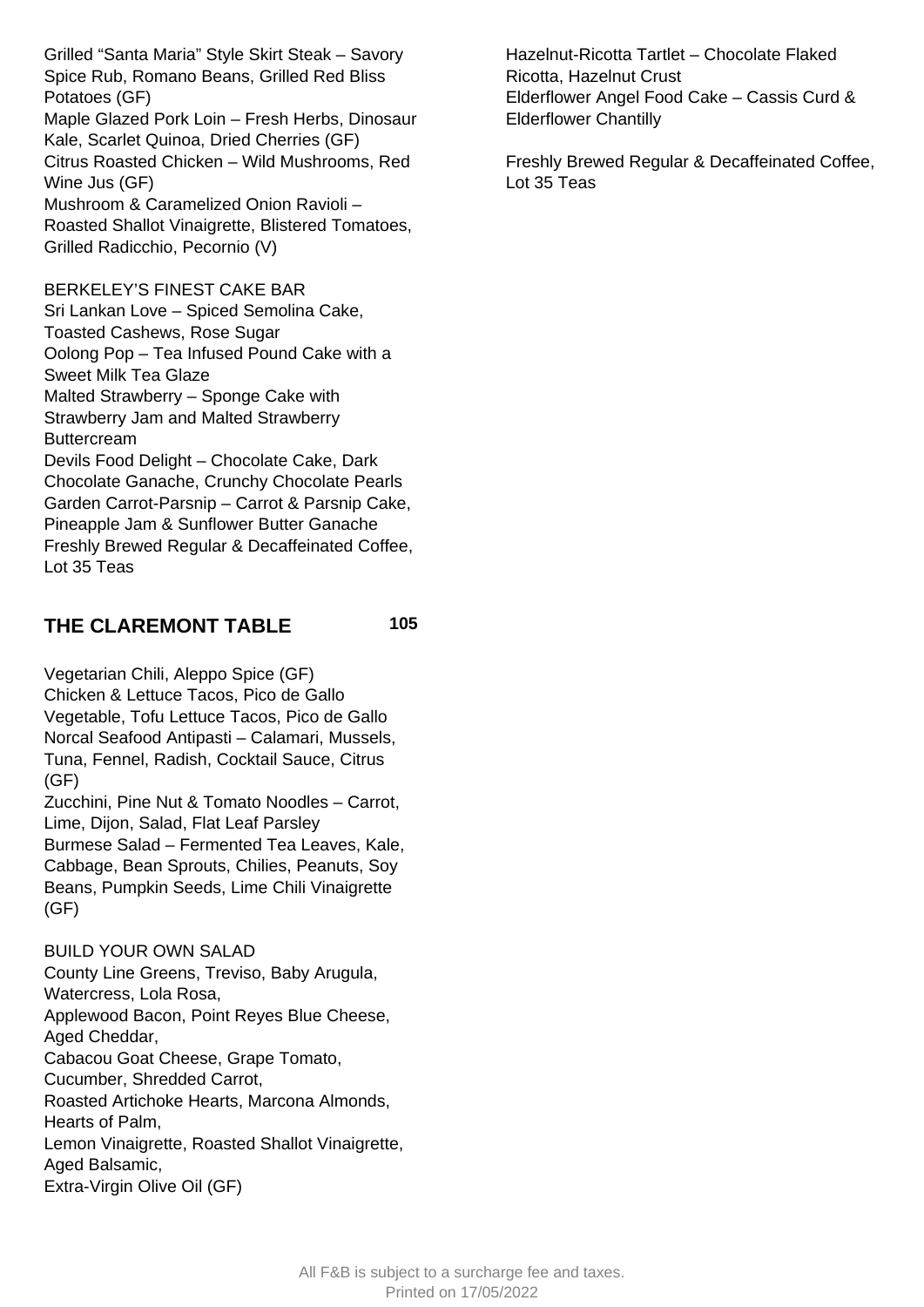Sweet Thai Chili Roasted Chicken~Cilantro, Thai Basil, Lime Line Caught Pacific Salmon,~Chard, Spinach,

Charred Citrus Grilled Flat Iron Steak~Brussel Sprouts, Braised Leeks, Natural Jus

Sweet Potato & Baby Yukons Crunchy Pecans, Honey

Mushroom and Caramelized Onion Ravioli Citrus Zucchini, Roasted

Mushrooms, Wilted Arugula, Herb Butter

Ginger-Rosemary Stewed Citrus (GF, VG) Honey Roasted Nut Chocolate Cake (VG) Coconut-Verbena Parfait (GF, VG)

Freshly Brewed Regular & Decaffeinated Coffee, Lot 35 Teas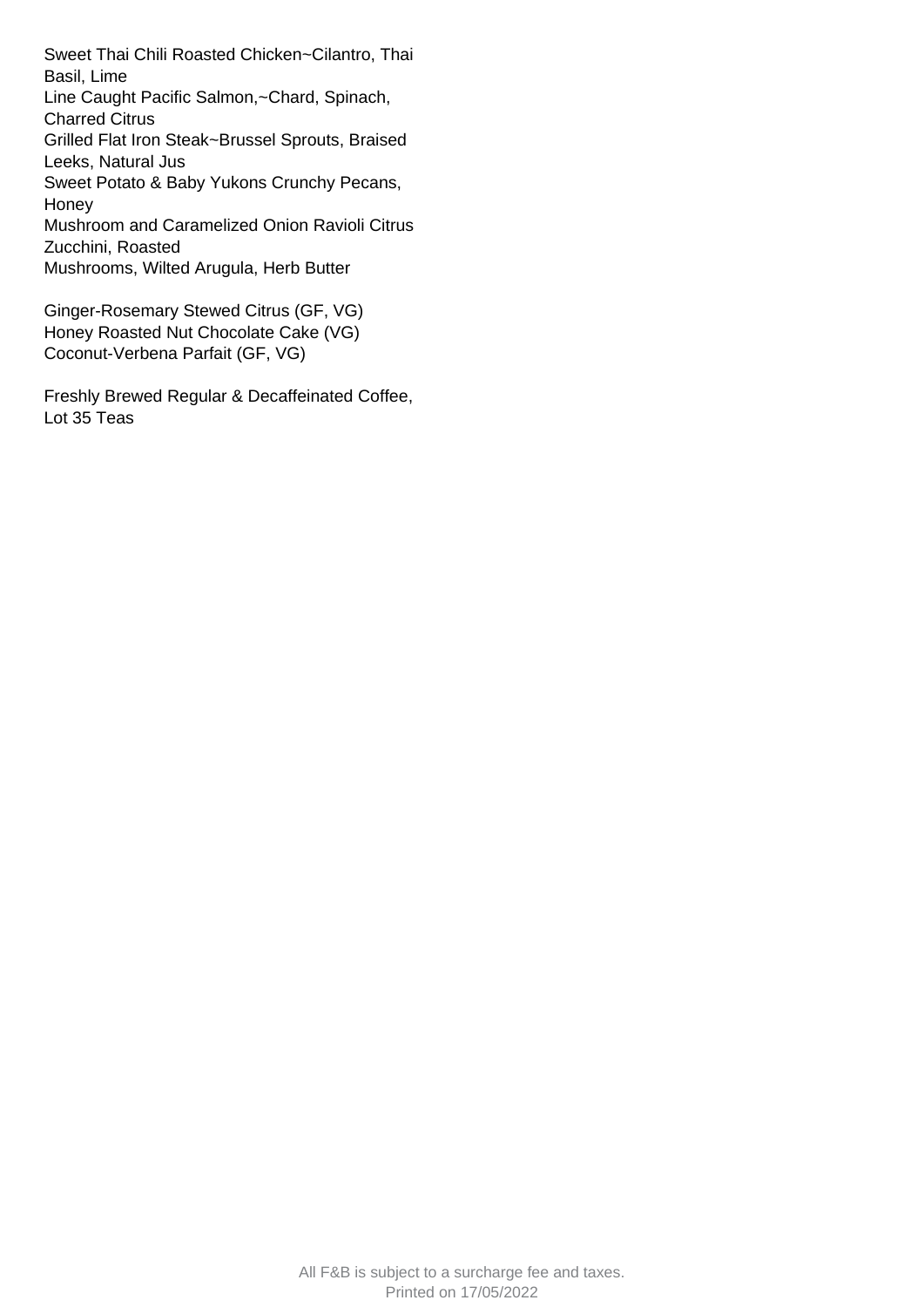

### **HOST BARS**

Hosted bar prices are exclusive of service charge and sales tax

Bar Service: \$250 Bartender fee per Bartender, minimum of 3 hours. \$50 each additional hour. 1 Bartender per 75 guests

Prices are in US dollars and are subject to 24% service charge and 10.25% sales tax. All prices are "per person" unless indicated otherwise and are valid for events occurring through August 31, 2022. Menu items may contain nuts and nut by-products. Please advise your Catering Manager of any allergies.

WARNING: Certain foods and beverages sold or served here can expose you to chemicals including acrylamide in many fried or baked foods and mercury in fish, which are known to the State of California to cause cancer and birth defects or other reproductive harm. For more information, go to www.P65Warnings.ca.gov/restaurant.

**FAIRMONT PREMIUM MIXED DRINKS**

**10 per drink**

Finlandia Vodka Beefeater Gin Jim Beam Rye Bacardi Silver Rum Jack Daniel's Whiskey The Famous Grouse Scotch Noilly Prat Vermouth (Dry & Sweet) Sauza Hornitos Plata Tequila

#### **FAIRMONT SUPER PREMIUM MIXED DRINKS 12 per drink**

Super Premium Brand Mixed Drinks:

Tito's Handmade Vodka Plymouth Gin Maker's Mark Bourbon Templeton Rye Bacardi Silver Bacardi 8yr Chivas Regal Scotch Casamigos Silver Tequila Noilly Prat Vermouth (Dry & Sweet)

### **FAIRMONT HOUSE BRAND RED & WHITE**

#### **51 per bottle ASSORTED DOMESTIC BEER**

**7 per drink**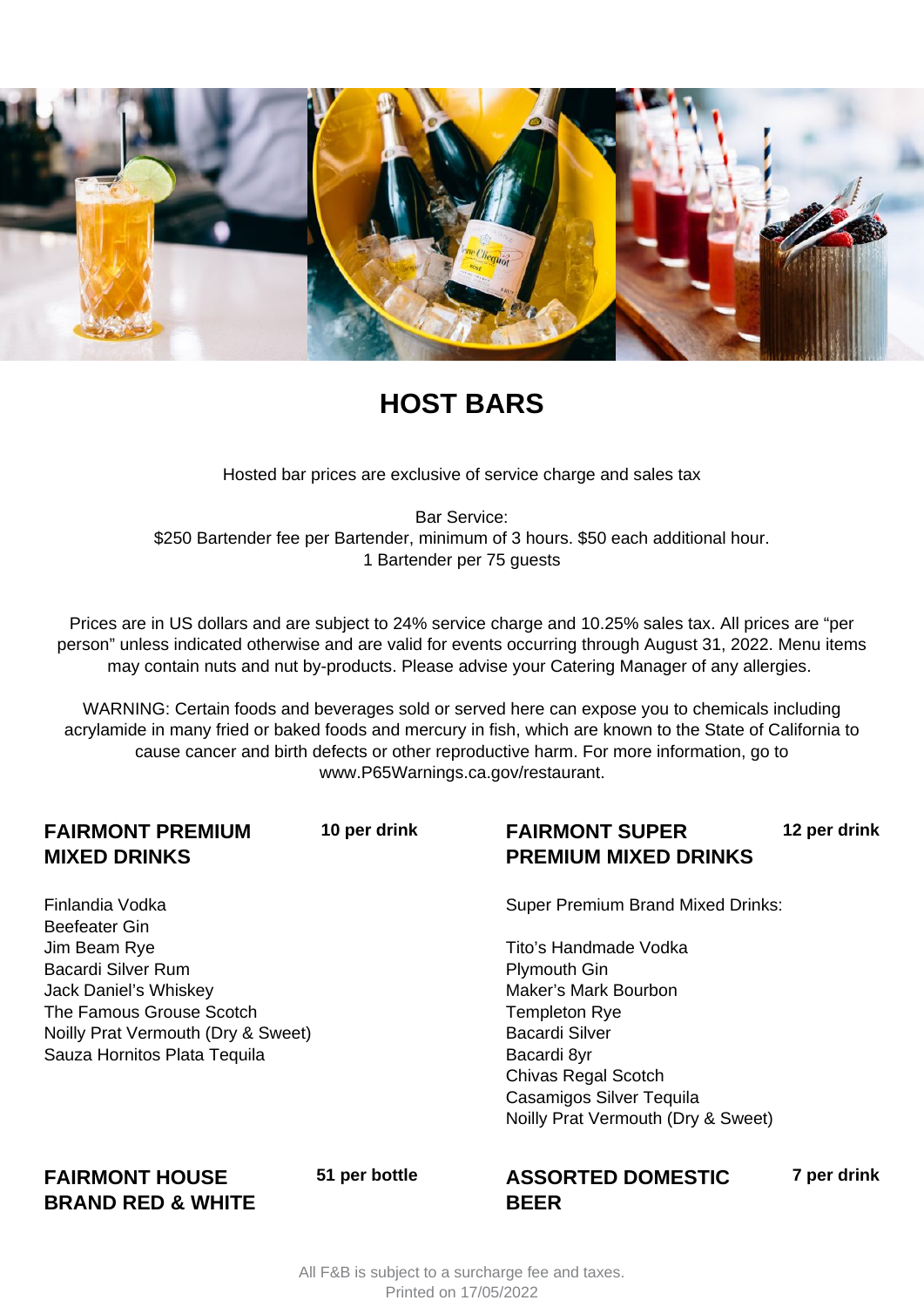**WINE**

| <b>ASSORTED MICRO-</b>      |  |
|-----------------------------|--|
| <b>BREWERY &amp; IMPORT</b> |  |
| <b>BEER</b>                 |  |

**FAIRMONT STILL & SPARKLING MINERAL WATER, SOFT DRINKS & JUICES**

### **8 per drink LIQUEURS & CORDIALS 13 per drink**

### **7 per drink LUXURY TIER MIXED DRINKS**

**18 per drink**

Absolut Elyx Vodka

Belvedere Vodka

The Botanist Gin

Bacardi Silver

Bacardi Gran Reserva 10 yr.

Casamigos Silver Tequila

Woodford Reserve Bourbon

Knob Creek Rye

The Macallan Double Cask 12 yr. **Scotch** 

Noilly Prat Vermouth

### **CASH BARS**

Bar Service: \$250 Bartender fee per Bartender, minimum of 3 hours. \$50 each additional hour. 1 Bartender per 75 guests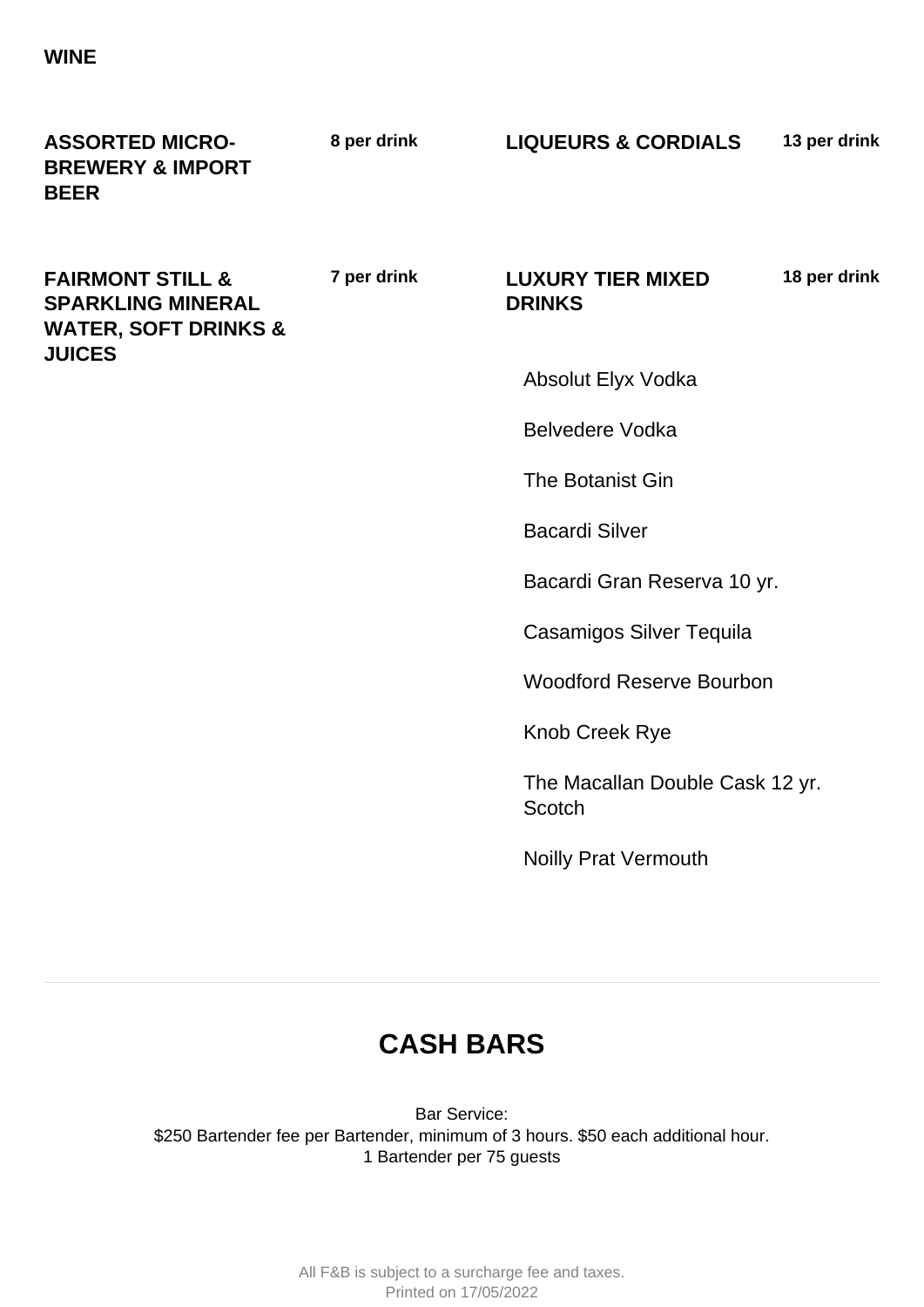Prices are in US dollars and are subject to 24% service charge and 10.25% sales tax. All prices are "per person" unless indicated otherwise and are valid for events occurring through August 31, 2022. Menu items may contain nuts and nut by-products. Please advise your Catering Manager of any allergies.

| <b>FAIRMONT PREMIUM</b><br><b>MIXED DRINKS</b>                       | 13 per drink | <b>FAIRMONT SUPER</b><br><b>PREMIUM MIXED DRINKS</b> | 15 per drink |
|----------------------------------------------------------------------|--------------|------------------------------------------------------|--------------|
| <b>FAIRMONT HOUSE</b><br><b>BRAND RED &amp; WHITE</b><br><b>WINE</b> | 13 per glass | <b>ASSORTED DOMESTIC</b><br><b>BEER</b>              | 9 per drink  |
| <b>ASSORTED MICRO-</b><br><b>BREWERY &amp; IMPORT</b><br><b>BEER</b> | 10 per drink | <b>LIQUEURS &amp; CORDIALS</b>                       | 16 per drink |
| <b>FAIRMONT STILL &amp;</b><br><b>SPARKLING MINERAL</b>              | 7 per drink  | <b>LUXURY TIER MIXED</b><br><b>DRINKS</b>            | 20 per drink |
| <b>WATER, SOFT DRINKS &amp;</b><br><b>JUICES</b>                     |              | Absolut Elyx Vodka                                   |              |
|                                                                      |              | <b>Belvedere Vodka</b>                               |              |
|                                                                      |              | The Botanist Gin                                     |              |
|                                                                      |              | <b>Bacardi Silver</b>                                |              |
|                                                                      |              | Bacardi Gran Reserva 10 yr.                          |              |
|                                                                      |              | <b>Casamigos Silver Tequila</b>                      |              |
|                                                                      |              | <b>Woodford Reserve Bourbon</b>                      |              |
|                                                                      |              | Knob Creek Rye                                       |              |
|                                                                      |              | The Macallan Double Cask 12 yr. Scotch               |              |
|                                                                      |              | <b>Noilly Prat Vermouth</b>                          |              |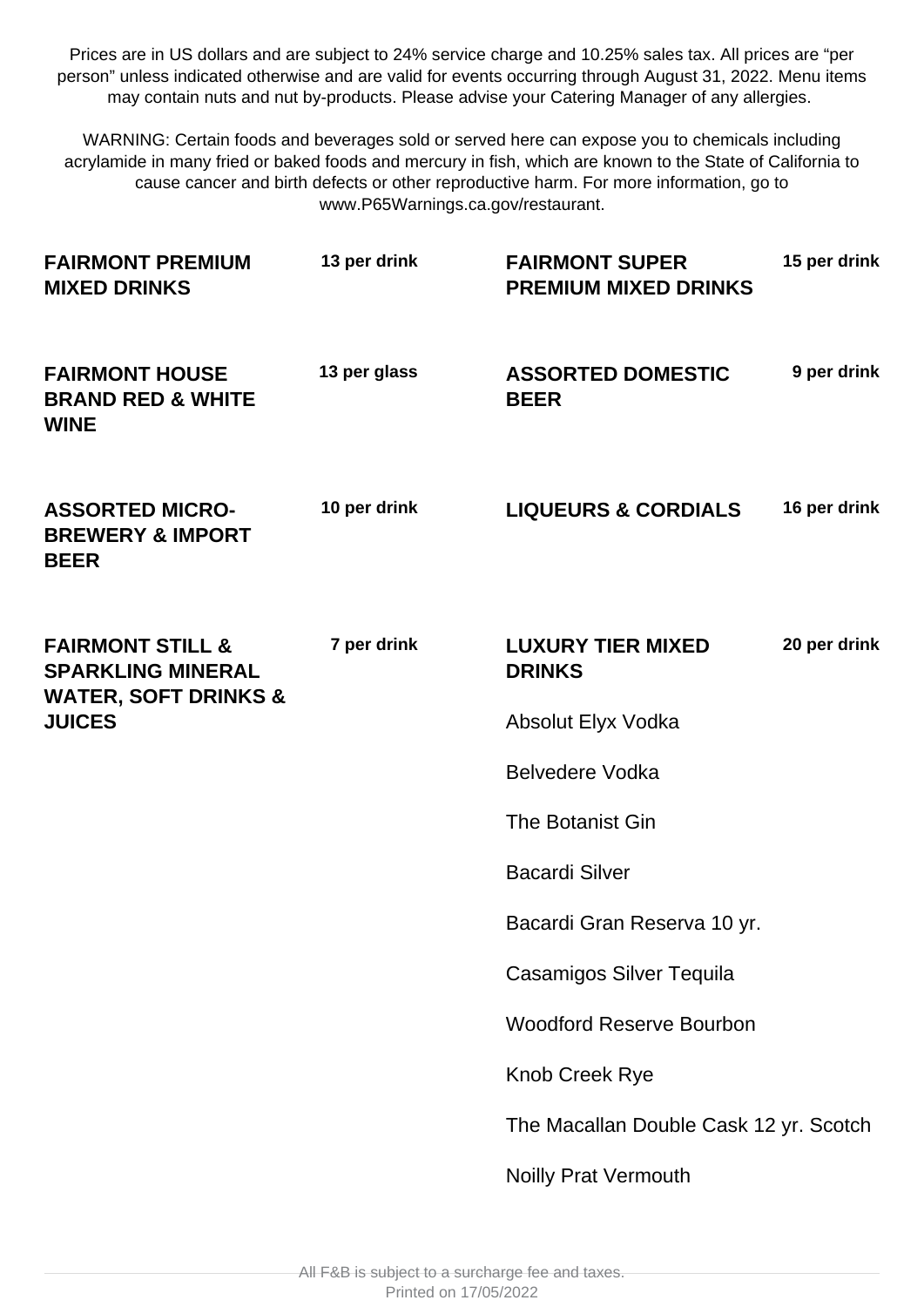### **BEVERAGE PACKAGES**

Beverage packages do not include martinis. Mixed drinks are one ounce liquor pours. Martinis can be added to any package as a consumption charge or

as an additional price. Specialty bars can be created by your Catering or Conference Services Manager.

Bar Service: \$250 Bartender fee per Bartender, minimum of 3 hours. \$50 each additional hour. 1 Bartender per 75 guests

Prices are in US dollars and are subject to 24% service charge and 10.25% sales tax. All prices are "per person" unless indicated otherwise and are valid for events occurring through August 31, 2022. Menu items may contain nuts and nut by-products. Please advise your Catering Manager of any allergies.

WARNING: Certain foods and beverages sold or served here can expose you to chemicals including acrylamide in many fried or baked foods and mercury in fish, which are known to the State of California to cause cancer and birth defects or other reproductive harm. For more information, go to www.P65Warnings.ca.gov/restaurant.

### **BEER AND WINE PACKAGE**

Fairmont House Red and White Wine Domestic, Microbrewery and Imported Beer Still and Sparkling Mineral Water, Assorted Juices and Soft Drinks

16 per person for the first hour 12 per person each additional hour

### **FAIRMONT PREMIUM PACKAGE**

Premium Brand Mixed Drinks: Finlandia Vodka Beefeater Gin Jim Beam Rye Bacardi Silver Rum Jack Daniel's Whiskey The Famous Grouse Scotch Noilly Prat Vermouth (Dry & Sweet) Sauza Hornitos Plata Tequila Fairmont House Wine and Domaine Chandon, Brut, Napa Anchor Steam, Heineken, Corona, Miller Lite Still and Sparkling Mineral Water Assorted Juices and Soft Drinks

25 per person per hour

### **LUXURY TIER PACKAGE**

Absolut Elyx Vodka

Belvedere Vodka

The Botanist Gin

Bacardi Silver

### **FAIRMONT SUPER PREMIUM PACKAGE**

Super Premium Brand Mixed Drinks:

Tito's Handmade Vodka Plymouth Gin Maker's Mark Bourbon Templeton Rye Bacardi Silver Bacardi 8yr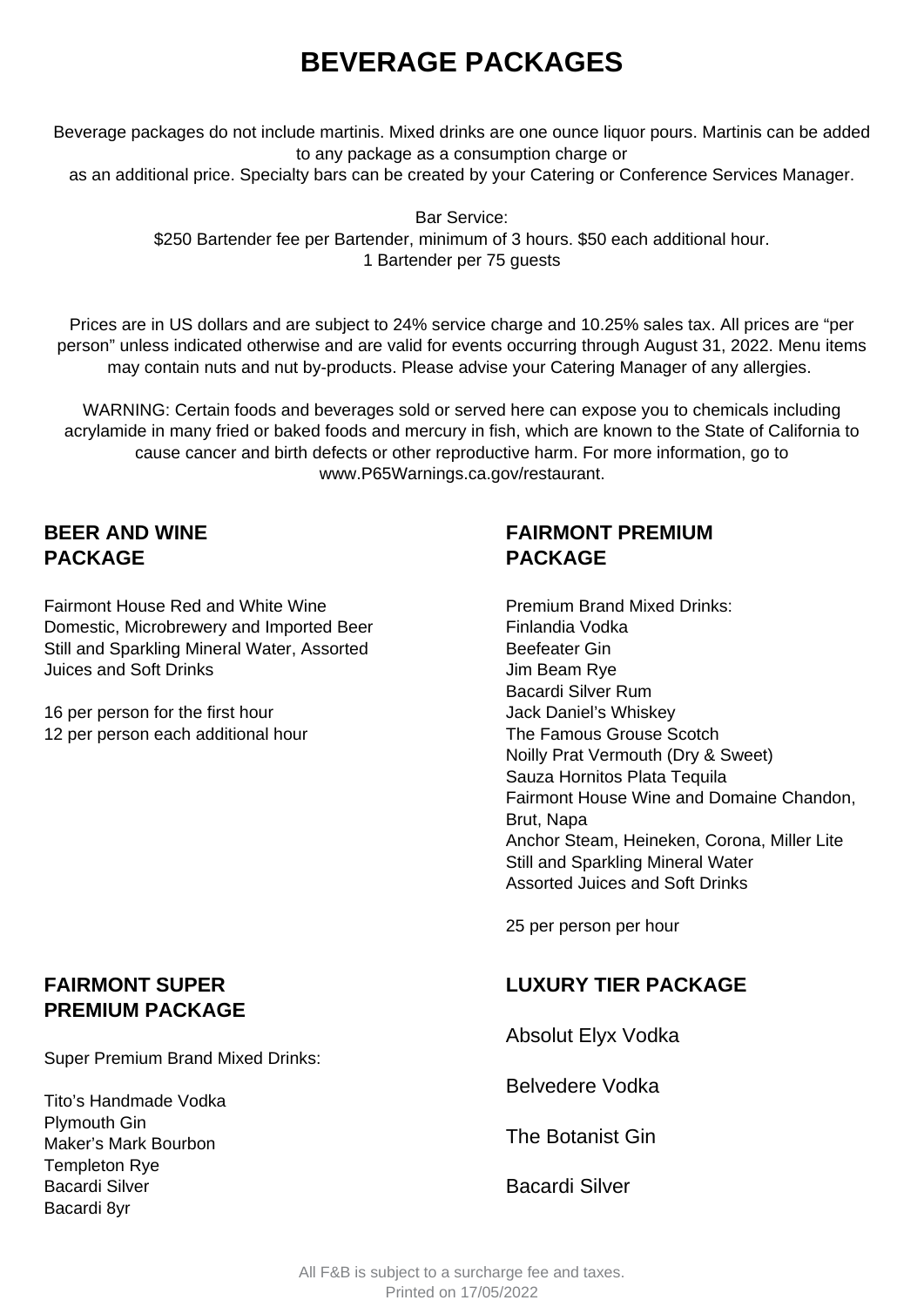Chivas Regal Scotch Casamigos Silver Tequila Noilly Prat Vermouth (Dry & Sweet) Pence Ranch, Chardonnay, Santa Barbara Fortnight, Cabernet Sauvignon, Napa Domaine Chandon, Brut, Napa Anchor Steam, Heineken, Corona, Miller Lite Still and Sparkling Mineral Water Assorted Juices and Soft Drinks

28 per person per hour

Bacardi Gran Reserva 10 yr.

Casamigos Silver Tequila

Woodford Reserve Bourbon

Knob Creek Rye

The Macallan Double Cask 12 yr. Scotch

Noilly Prat Vermouth

Fairmont Selected Red and White Wines

Anchor Steam, Heineken, Corona, Amstel Light

Still and Sparkling Mineral Water Assorted Juices and Soft Drinks

32 per person per hour

### **BANQUET WINE LIST**

Prices are in US dollars and are subject to 24% service charge and 10.25% sales tax. All prices are "per person" unless indicated otherwise and are valid for events occurring through August 31, 2022. Menu items may contain nuts and nut by-products. Please advise your Catering Manager of any allergies.

| <b>SPARKLING WINE &amp; CHAMPAGNE</b>                  |    | <b>SAUVIGNON BLANC</b>        |    |
|--------------------------------------------------------|----|-------------------------------|----|
| Domaine Chandon, Brut,<br><b>Napa</b>                  | 55 | <b>Whitehall Lane</b>         | 56 |
| J Vineyard, Brut, Rose,<br><b>Russian River Valley</b> | 90 | <b>Trinchero, Napa Valley</b> | 64 |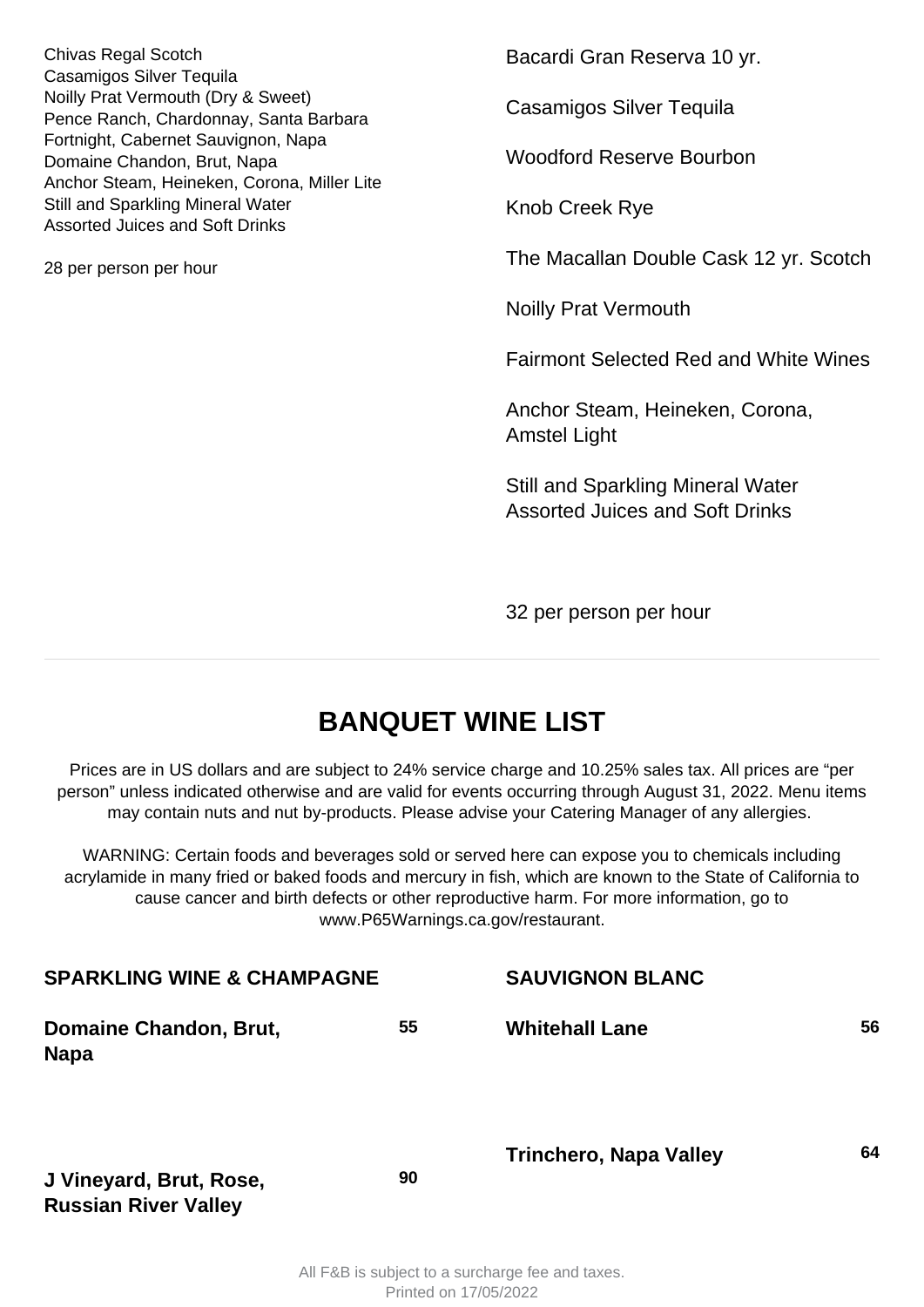| Moet & Chandon, Imperial,<br><b>Brut, Epernay</b> | 115 |                                                    |    |
|---------------------------------------------------|-----|----------------------------------------------------|----|
| <b>CHARDONNAY</b>                                 |     | <b>PINOT NOIR</b>                                  |    |
| Neyers, "304", Sonoma                             | 65  | <b>Saintsbury, Carneros</b>                        | 60 |
|                                                   |     |                                                    |    |
| La Crema, Russian River<br><b>Valley</b>          | 68  | Crossbarn, Sonoma Coast                            | 65 |
|                                                   |     |                                                    |    |
| Kistler, Sonoma Coast                             | 130 |                                                    |    |
|                                                   |     |                                                    |    |
| <b>MERLOT</b>                                     |     | <b>CABERNET SAUVIGNON</b>                          |    |
| <b>Whitehall Lane, Napa</b>                       | 60  | <b>Postmark by Duckhorn,</b><br><b>Paso Robles</b> | 60 |
|                                                   |     |                                                    |    |
|                                                   |     | Arrowood, Sonoma                                   | 72 |
|                                                   |     |                                                    |    |
|                                                   |     | <b>Niner, Paso Robles</b>                          | 92 |